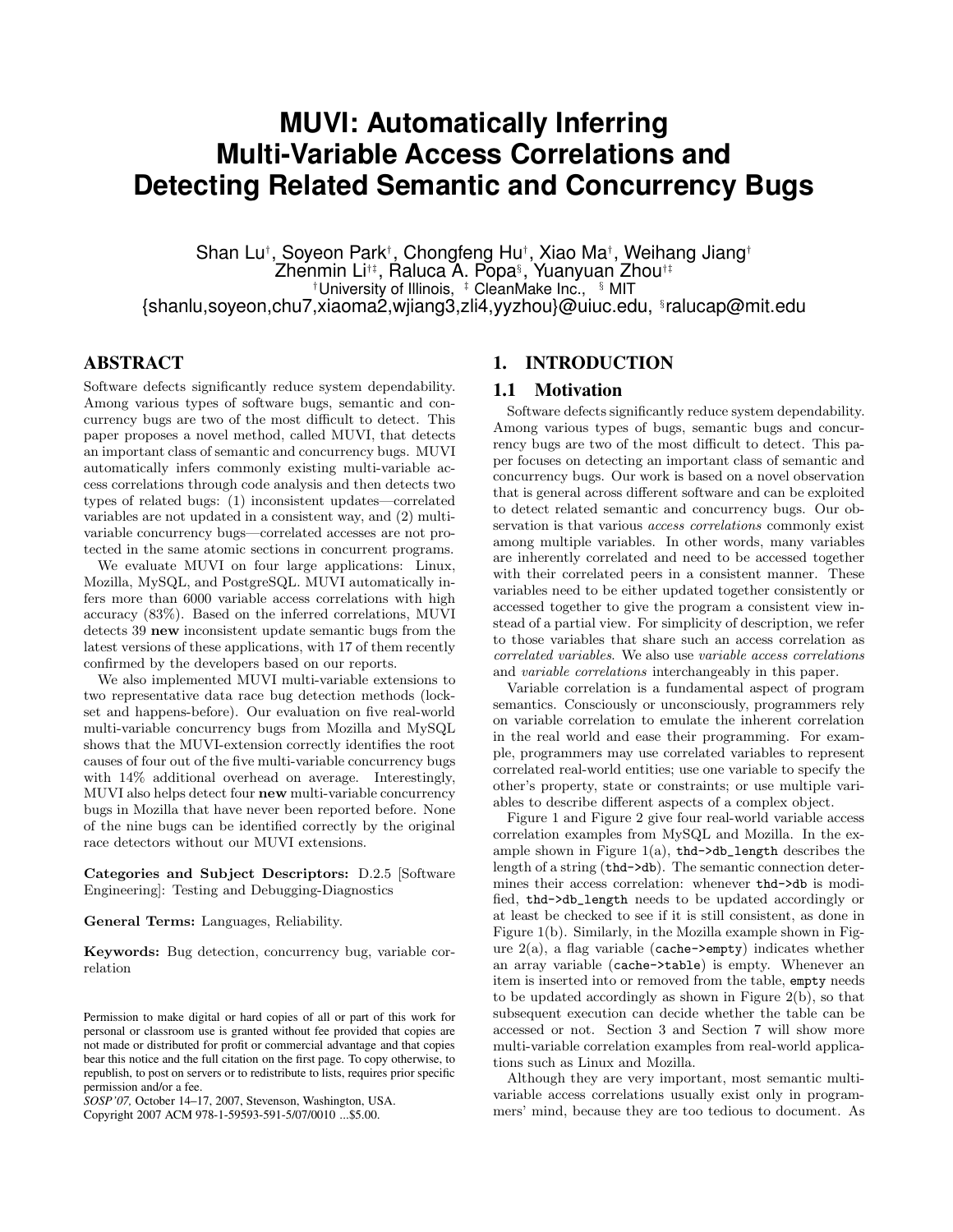

Figure 1: Two multi-variable access correlation examples and the related inconsistent update bugs from MySQL-5.2.0 (Both are new bugs detected by MUVI from the latest version MySQL and are recently confirmed by developers.)

a result, access correlations can be easily violated by other programmers or even the same programmers due to miscommunication or careless programming.

Unfortunately, existing techniques cannot effectively extract such semantic correlations. Traditional compiler analysis cannot catch them, because many correlated variables are just semantically correlated and do not necessarily have data dependencies, such as the variable empty and the variable table shown in Figure 2 (a).

Violating multi-variable access correlations can lead to two types of bugs: (1) multi-variable inconsistent update bugs and (2) multi-variable related concurrency bugs. The former is general to both sequential and concurrent programs, but has never been studied before. The latter is specific to concurrent programs, and has not been well addressed by previous concurrency bug detection tools.

Bug Type 1: Multi-Variable Inconsistent Updates If a programmer is unaware of or forgets about a multi-variable access correlation, he/she may update only one variable and forget to update or check other correlated variables to make sure that they are still consistent. We call this type of bugs "multi-variable inconsistent updates".

Figure 1(d) gives a real-world bug example from the latest version of MySQL. This bug violates the access correlation between thd->db and thd->db\_length. The string variable is updated with a new value, but the length variable is not updated. Such inconsistency can lead to a crash or other program misbehavior. We detected this bug using our tool and reported it to the MySQL developers who later confirmed it as a true bug.

Figure 1(h) gives another inconsistent update bug example, also detected by our tool, from the latest version of MySQL. The variable Alloced\_length is correlated with string\_length since a string's actual length should never go beyond the length allocated for it. Every modification to string\_length requires a corresponding check or update to Alloced\_length as shown in Figure 1 (f) and (g). However, function qs\_append simply updates the string\_length without any update or check to Alloced\_length. This mistake can corrupt the String object. This bug has also been confirmed by MySQL developers based on our report.

More multi-variable inconsistent update bug examples will be shown in Section 7.

Bug Type 2: Multi-Variable Concurrency Bugs Unfortunately, in concurrent programs, even if programmers put correlated accesses together everywhere, the execution may still violate the access correlation due to the interleaving across threads. The correct way is to access the correlated variables atomically —within the same atomic region. Otherwise, a remote access (read/write) from another thread could interleave between these correlated accesses, either getting an inconsistent view (in case of remote reads) or producing inconsistent final results (in case of remote writes).

Figure 2 (a–b) shows a real-world concurrency bug example from Mozilla. This bug violates the access correlation between cache->table and cache->empty. Actually, the program does update the two variables consistently everywhere within each thread, as shown in function js\_FlushPropertyCache and js\_PropertyCacheFill. However, due to the lack of proper synchronization, concurrent execution of these code segments can still violate the access correlation. As shown in the figure, thread 1 executes js\_FlushPropertyCache, nullifying the whole table and setting empty to be true. Unfortunately, these two actions can be interleaved by another thread's js\_PropertyCacheFill operation. As a result, empty is false, but table is all-zero. Subsequent execution will reference the object in this empty table based on the empty-flag's value (FALSE), and cause a program to crash.

Multi-variable concurrency bug has not been well studied so far. The only piece of previous work (to the best of our knowledge) [3] that tries to automatically detect multiplevariable involved data race bugs uses a lock-based heuristic: if two variables, x and y, are ever accessed within one lock critical-section, they should never be separately accessed in different critical sections throughout the program. Although this work raises the issue about multi-variable concurrency bugs, its solution does not work well: all the reported bugs in their experimental results turned out to be false positives. The reason is that two variables being accessed inside one critical section once does not imply that they always need to be accessed in the same critical section. Furthermore,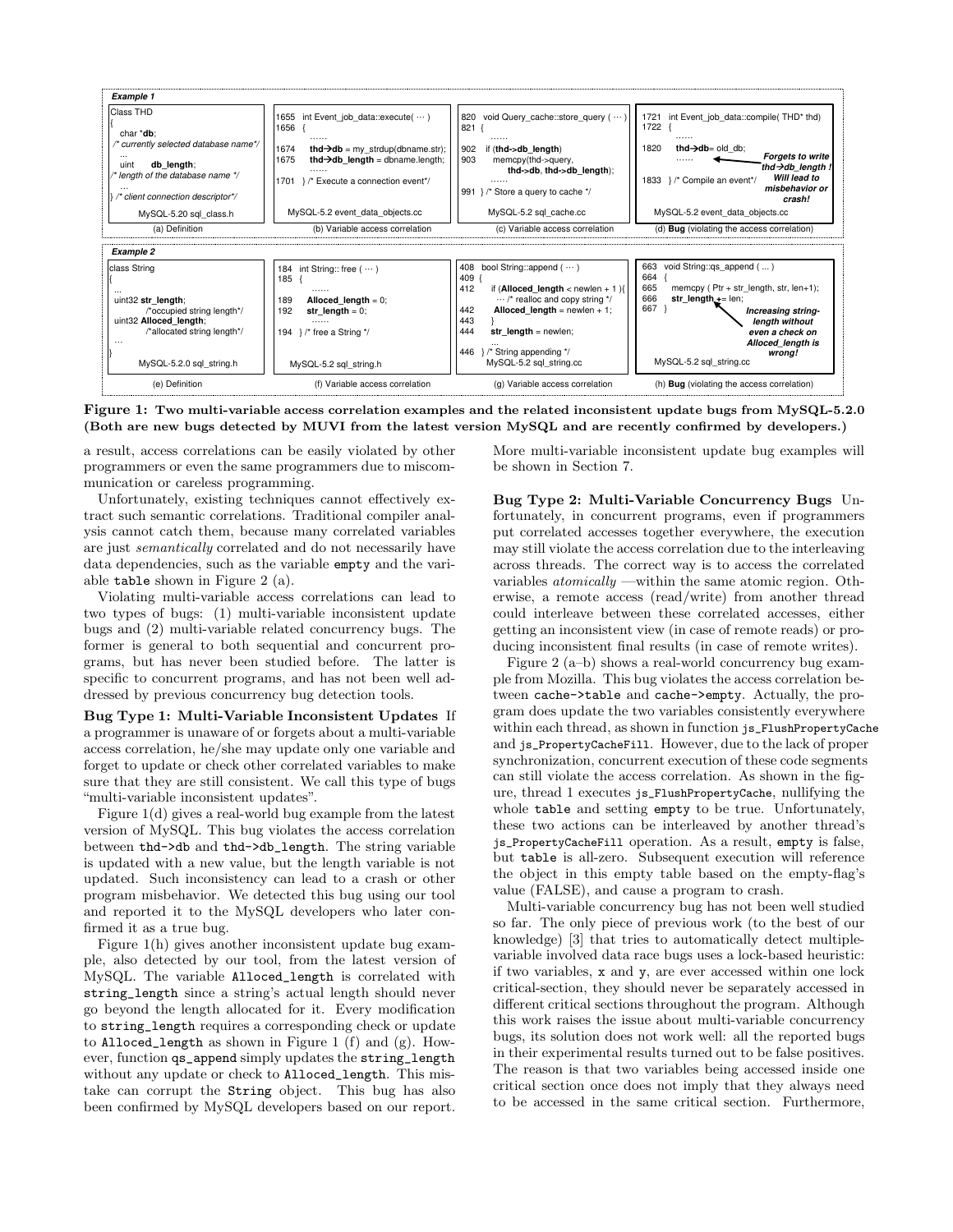

Figure 2: Two multi-variable access correlation examples and related concurrency bug examples. (a)(b) shows a real example from Mozilla-0.8. Without the locks, the previous race detector may detect each individual access as a race but will NOT suggest that these two accesses need to be protected within the same atomic section. If both accesses were protected individually using locks as shown on (b), it is still a bug but cannot be detected by previous concurrency bug detectors. (c-d): This is a new concurrency bug detected by our MUVI tool from Mozilla-0.9. Even if each single variable update is protected using locks, the bug still exists since the right implementation should protect the two correlated variables in the same atomic section.

the two variables might coincidently appear in one critical section that is set up for other nearby accesses.

Most of the existing tools on concurrency bug detection cannot deal with above multi-variable related concurrency bugs. The well-known lock-set data race detectors [7, 35], happens-before race detector [30] and various (static or dynamic) enhancements of them [5, 8, 28, 43] are all designed to detect single variable races. Specifically, they only check whether the concurrent accesses to each *single* variable are synchronized, i.e. using the same lock or having strict happensbefore order among each other. Simply doing race detection at a coarse granularity, such as for each shared object [37], cannot solve this problem since it cannot deal with access correlations among variables belonging to different objects. It can also cause many false positives since not all fields from one object are correlated and need to be accessed within the same atomic region [43]. Atomicity violation bug detection tools [11] check the atomicity of certain code regions, which could include accesses to multiple variables. However, when inferring atomic code regions, existing techniques [25, 40] still focus on single variable. For example, AVIO's access interleaving invariants are associated with each single variable only. In summary, multi-variable access correlations were not considered in previous tools and therefore multivariable concurrency bugs cannot be correctly identified.

Of course, if one of the correlated variables is not synchronized properly, previous tools may detect it but they would suggest an inaccurate root cause that could result in two problems: (1) The programmers simply ignore the bug, if they find the single variable race to be benign or confusing. (2) The programmers give an incorrect or incomplete fix: protecting each single variable separately, instead of the right fix—protecting accesses to the multiple correlated variables together within the same atomic region. Such a fix will pass the checking of previous tools, but the bug still exists!

Multi-variable concurrency bugs might exist even if accesses to every single variable are well synchronized. Previous tools would fail to detect such bugs, as shown in Figure 2(b). Figure 2(c–d) shows a **new** multi-variable concurrency bug detected by our tool in Mozilla. In this example, programmers have used locks to protect all updates to rt->totalStrings and rt->lengthSum. However, since different locks are used, the correlated updates are still not protected in the same atomic region so the bug still occurs.

While data races may be eliminated or substantially reduced by the emerging transactional memory trend [16, 27], multi-variable concurrency bugs can persist and cause software failures. The reason is that if the updates of two correlated variables are separated into different transactions, the atomicity is still not guaranteed. Recent work such as AtomicSet [36], Colorama [4] recognized this issue and proposed letting programmers manually specify explicitly which variables are correlated. However, this will require significant manual effort and may miss those correlations of which programmers are not consciously aware.

With the increasing popularity of concurrent programs driven by the multi-core architecture reality, it is important to address this fundamental limitation associated with concurrency bug detection. This is particularly important because concurrency bugs are notoriously hard to reproduce and diagnose due to their non-deterministic property [19]. An effective tool that can help detect more types of concurrency bugs would be highly demanded by programmers.

## **1.2 Our Contributions**

This paper proposes an innovative and practical approach called MUVI (MUlti-Variable Inconsistency) to automatically identify multi-variable access correlations from programs, and detect both multi-variable related inconsistent updates and concurrency bugs. We evaluate our ideas and our tool using several large open-source applications, including Linux, Mozilla, MySQL and PostgreSQL. Specifically, our paper makes the following contributions:

(1) The first tool (to the best of our knowledge) to automatically identify the commonly existent multi-variable access correlations in large programs: Our tool combines static program analysis and data mining techniques to automatically infer multi-variable correlations. MUVI also automatically prunes false positives and ranks correlations using various techniques. Our experimental results with Linux, Mozilla, MySQL, and PostgreSQL (with 0.8–3.6 million lines of code) show that MUVI identifies a total of 6449 multi-variable access correlations efficiently (within 19–175 minutes) with an accuracy of around 83%.

The automatically-inferred variable correlations can be used in three different ways: (1) They can be stored in a specification database so that programmers can refer to it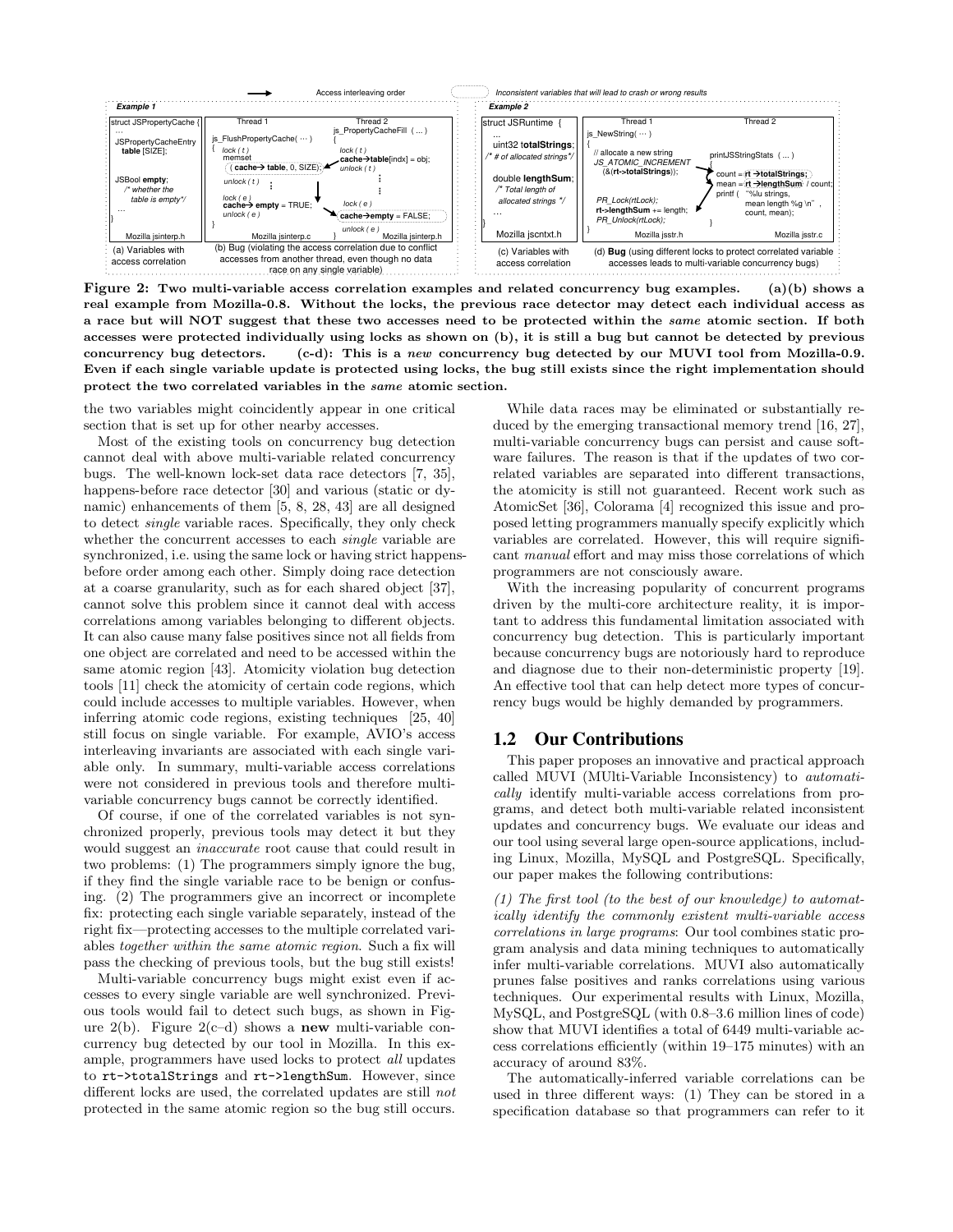to avoid mistakes and encapsulate correlated accesses to improve the code modularization. (2) They can be used to automatically annotate the source code so that other tools can leverage such semantic information. For example, the recently proposed AutoLocker [27] can use this correlation information to assign the same lock to correlated variables. It can also help provide variable grouping information needed in Colorama [4] and AtomicSet [36]. (3) They can be used to detect program bugs—violations to these correlations, as demonstrated in our work (summarized below).

(2) The first tool to automatically detect multi-variable inconsistent update bugs: Based on the inferred multi-variable correlations, MUVI also automatically scans the source code to detect places where correlated variables are not updated consistently. MUVI applies code analysis and other techniques to prune false positives and rank bug reports. Our experimental evaluation shows that MUVI has detected a total of 39 (22, 7, 9 and 1, respectively) new bugs from the latest version of Linux, Mozilla, MySQL and PostgreSQL with 17 bugs recently confirmed by the corresponding developers based on our bug reports. Moreover, we have also detected 20 places with bad programming practices that can easily introduce bugs later. Our inconsistent update bug detection false positive rate is reasonable (41% on average).

(3) Address the fundamental multi-variable limitation of previous concurrency bug detection methods. We extend two classic race detection methods (lock-set and happens-before) to detect multi-variable related data races. We also discuss how to extend other concurrency bug detectors such as AVIO [25], RaceTrack [43], and RacerX [8] to deal with multi-variable concurrency bugs. We evaluate the above multi-variable extensions using five real-world multi-variable concurrency bugs, whose root causes can not be detected by the original race detection tools. Our extensions successfully help previous tools to identify the correct root causes of four out of the five tested bugs. Interestingly, our multi-variable extensions also help detect four new multi-variable concurrency bugs in Mozilla that have never been reported before. None of the nine bugs can be identified correctly by the original race detectors without our multi-variable extensions.

# **2. VARIABLE CORRELATIONS**

Correlation, originating from statistics, means a pair of items' departure from independence. Many items in realworld are not independent among each other, neither are program variables in our software. Variable access correlation is inherent in program semantics. The following shows the typical semantic reasons of variable access correlations:

- Constraint Specification: A variable specifies a constraint, a property or a state of its correlated peers. For example, in Figure  $1(a)$ , thd- $\rightarrow$ db\_length describes the length property of the string thd->db; in Figure 2(a), cache->empty records the state of cache->table.
- Different Representation: Two variables represent the same information in different ways. As shown in Table 1(a), rx\_bytes and rx\_packets record the incoming network traffic in different units: number of bytes and number of packets. They are accessed together  $1$  in 49 functions except for one, which is a new inconsistent update bug detected by MUVI and confirmed by the Linux developers.

|                                        | ID           | source                    | Variable definitions                                                                                                                                                                                 | # of functions they<br>are together (not) |
|----------------------------------------|--------------|---------------------------|------------------------------------------------------------------------------------------------------------------------------------------------------------------------------------------------------|-------------------------------------------|
| Variables With access correlation      | a            | Linux<br>net-<br>device.h | struct net device stats {<br>/* #of received bytes */<br>$u64$ rx bytes;<br>u64 rx_packets; /* #of received packets*/                                                                                | 49(1)                                     |
|                                        | $\mathbf b$  | PgSQL<br>time.h           | struct $tm \{$<br>$/*$ second $*/$<br>int tm sec;<br>$/*$ minute $*/$<br>int tm min;<br>$\}$ /* time */                                                                                              | 25(0)                                     |
|                                        | $\mathbf{c}$ | Linux<br>fb.h             | struct fb var screeninfo {<br>$/*$ red $*/$<br>u32 red msb;<br>u32 blue msb;<br>$/*$ blue $*/$<br>u32 green msb;<br>$/*$ green*/<br>u32 transp msb;<br>/*transparency*/<br>} /* for color display */ | 11(1)                                     |
|                                        | $\mathbf d$  | Linux<br>libiscsi.h       | struct iscsi session {<br>spinlock t lock;<br>$/*$ lock $*/$<br>/* critical data */<br>int<br>state;                                                                                                 | 20(0)                                     |
|                                        | e            | Linux<br>list.h           | struct hlist_node {<br>struct hlist node *next;<br>$/*$ next $*/$<br>/* pevious $*/$<br>struct hlist_node **pprev;<br>}/* linked list */                                                             | 32(0)                                     |
|                                        | f            | MySQL<br>mysql-<br>test.c | struct st test file* cur file;<br>struct st test file* file stack;<br>/* cur_file points to the top of stack */                                                                                      | 69(0)                                     |
| Variables WithOU<br>access correlation | g            | Linux<br>net-<br>device.h | struct net device stats {<br>$u64$ rx bytes; $/$ #of received bytes */<br>u64 tx aborted erros; /* #of transfer aborts*/                                                                             | 4(68)                                     |
|                                        | h            | MySQL<br>sql_<br>class.h  | Class THD {<br>NET net; /* client connection descriptor */<br>uint db length; /*length of database name*/                                                                                            | 3(87)                                     |

Table 1: Six examples with multi-variable correlation and two examples with no access correlation, and their access patterns (the number of times they are accessed together within the same function). The numbers in () are the numbers of times that the correlated variables are not accessed together.

- Different Aspects: The correlated variables specify different aspects of a complex data to emulate correlated real-world entities. For example, tm\_min and tm\_sec in Table 1(b) represent the minute and the second of a certain moment. They are accessed together in 25 functions and never separated. Table 1(c) shows four correlated fields, red\_msb, blue\_msb, green \_msb and transp\_msb, that represent the red, blue, green and transparency information for color screenplay. They are accessed together in 11 functions with only one exception, which is also a recently confirmed new bug detected by MUVI.
- Implementation-demand: The correlated variables cooperate with each other in order to implement a specific functionality of the program. Table 1(d) shows that the field lock is used to protect the critical data state in structure iscsi\_session; therefore accesses to state are always together with accesses to lock. Similar examples can be seen in Table 1(e) (double-linked list data structure) and Table 1 (f) (stack data structure).

Obviously, not any two variables from a program are accesscorrelated. For global variables, such claim is intuitive. For multiple fields from the same structure, this also holds. The  $(g)$ ,  $(h)$  in Table 1 provide two examples: although the fields in each pair belong to the same structure, they do not have access correlation as they are accessed together in only 3–4 functions and are accessed separately in 68 or 87 functions.

Since correlated variables are connected semantically, violating an access correlation poses the risk of breaking the semantic connections and consistency, and might threaten

<sup>&</sup>lt;sup>1</sup>More formal discussion of *togetherness* is in Section 3.1.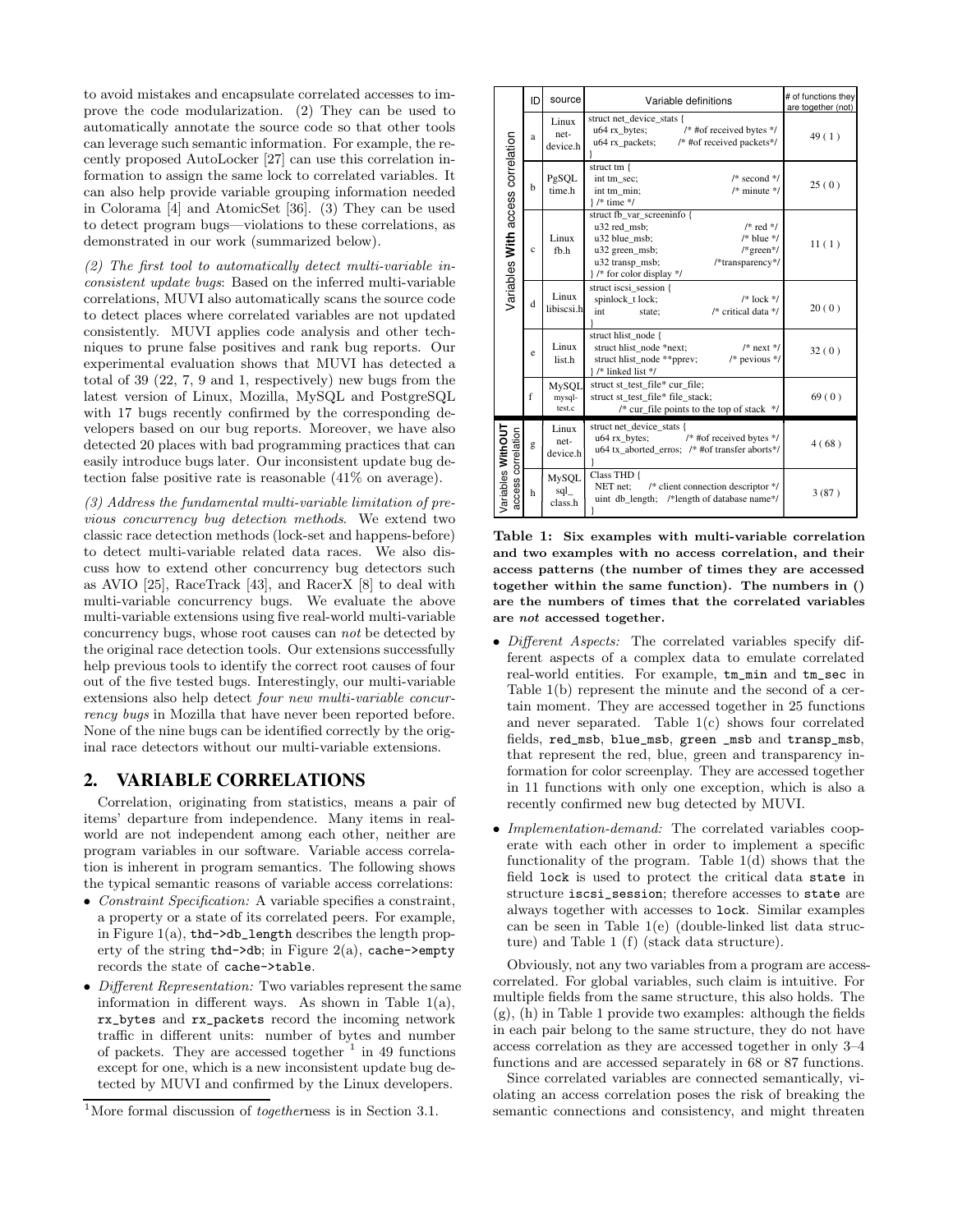| Constraint                                      | Definition                       | Example                                                                |  |  |
|-------------------------------------------------|----------------------------------|------------------------------------------------------------------------|--|--|
| read $(x) \Rightarrow$ read $(y)$               | Every read to $x$ semantically   | Figure 2: read to cache->table                                         |  |  |
|                                                 | requires a read to $y$           | has to be preceded by checking cache->empty                            |  |  |
| $write(x) \Rightarrow write(y)$                 | Every write to $x$ semantically  | Figure 1: update to a string variable $(THD::db)$                      |  |  |
|                                                 | requires a write to $y$          | will bring update to its length variable (THD::db_length), vice versa. |  |  |
| $\text{write}(x) \Rightarrow \text{AnyAcc}(y)$  | Every write to $x$ semantically  | Table $1(d)$ : write to state has to                                   |  |  |
|                                                 | requires an access to $y$        | check or grab the lock lock                                            |  |  |
| $\text{AnyAcc}(x) \Rightarrow \text{AnyAcc}(y)$ | Every access to $x$ semantically | Table $1(c)$ : accesses to fb_var_screeninfo's                         |  |  |
|                                                 | requires an access to $\eta$     | green, blue, read, transp fields are always together.                  |  |  |

Table 2: Examples of access constraints in correlations. Any Acc means either read or write. There are totally nine types of access constraints. Here we only show four types for demonstration. The other five types are  $(1)$  read $(x)$  $\Rightarrow$ write(y), (2) read(x)  $\Rightarrow$ AnyAcc(y), (3) write(x)  $\Rightarrow$ read(y), (4) AnyAcc(x)  $\Rightarrow$ read(y), and (5) AnyAcc(x)  $\Rightarrow$ write(y).

the program correctness, as demonstrated in the bug examples shown in Section 1 and 7.

Access constraints in correlations Access correlations do not necessarily mean that correlated variables only need to be updated together. As shown in Table 2, sometimes, correlated variables are always accessed (both read and write included) together; sometimes, reading a variable should be preceded by checking (reading) another variable; in some other cases, writing one variable requires checking (reading) or writing its correlated variables.

Similarly, some multi-variable access correlations are not necessarily symmetric. Modifying one may require modifying or checking the others accordingly, but the other way around is not necessarily true. In the example (d) shown in Table 1, updating state requires accessing the lock variable, but accessing lock does not need to modify state.

Based on the above two observations, there are nine different types of access constraints for two correlated variables (four of which are illustrated in Table 2). For simplicity of description, for two variables  $x$  and  $y$ , we use the following notation to represent an access correlation formally:

$$
A1(x) \Rightarrow A2(y)
$$

where  $A1$  and  $A2$  can be any of the three: "read", "write" or "AnyAcc" (either read or write). For example, an access correlation,  $write(x) \Rightarrow read(y)$ , means that every time x is modified, the program needs to read the value of y together. Similarly,  $\text{AnyAcc}(x) \Rightarrow \text{AnyAcc}(y)$  means that if x is accessed (either read or written), y needs to be accessed together. The "togetherness" notion is defined in the next section.

## **3. VARIABLE CORRELATION ANALYSIS**

Variable access correlations are typically too many and tedious for programmers to specify manually. Therefore, if we can automatically infer such access correlations, we can use them as specifications, annotations and help bug detection. This section presents how MUVI automatically infers variable correlations from programs.

## **3.1 Correlation Analysis Overview**

Similar to much previous work on extracting information and invariants from source code [9, 20, 22] and dynamic execution [10, 15], we assume that the target program is reasonably mature, i.e., it is not at its initial development stage. Almost all open source and commercial software meet this requirement, so it does not significantly limit the applicability of our work.

Since our goal is to extract multi-variable access correlations, not arbitrary correlations, we base our correlation analysis on variable access patterns and examine what variables are usually read or written together. For example, if

every time when variable  $x$  is updated, variable  $y$  is also read together, it is very likely that some underlying program semantic (access-correlation) connects them together. In this case, we claim that  $write(x) \Rightarrow read(y)$ .

"Access Together" Definition: A non-trivial question that immediately emerges is how we claim that two accesses are "together". There could be many possible measures. For example, we can use source code distance (measured in terms of lines of code) or dynamic execution distance (measured in the dynamic instruction trace) as a metric. Although no single measure is absolutely the best in all cases, in our scenario, dynamic execution distance is obviously not a good measure. The reason is that two correlated accesses can easily be separated by a loop or a function invocation, and thus have a large dynamic distance. In contrast, static code distance does not suffer from this limitation. It is also more aligned with programmers' coding process, which is usually centered around semantic correlations and functionalities.

Obviously, simply counting the absolute source code line gap between accesses is not enough, because that naive counting will consider two accesses in two adjacent functions as "together", which is unreasonable. Therefore, a good static distance based measure should also consider code structures such as basic blocks, functions, and files. Comparing all these units, a basic block is too small, while a file is too large. A function is the right unit since, from the programmers' point of view, a function is usually the basic unit to perform a certain task, which fits the correlation semantic.

Based on all these considerations, MUVI defines "access together" as: if two accesses (reads or writes) appear in the same function with less than MaxDistance statements apart, these two accesses are considered together, where MaxDistance is an adjustable threshold.

Our current prototype uses a cutoff threshold to determine whether two accesses are *together*. It is also conceivable to use a scalar metric, ranging from 0 to 1, to measure the "togetherness". Such scalar metric can also be used for ranking and false positive pruning.

"Access Correlation" Definition: Now we can formally define access correlation:  $x$  has access correlation with  $y$ , i.e.  $A1(x) \Rightarrow A2(y)$ , iff  $A1(x)$  and  $A2(y)$  appear together at least *MinSupport* times and whenever  $A1(x)$  appears,  $A2(y)$ appears together with at least MinConfidence probability, where *MinSupport* and *MinConfidence* are tunable parameters, A1 and A2 can be, respectively, any of the three: read, write or AnyAcc, and together-ness is defined as above.

Correlation Inference Steps: MUVI's correlation analysis is then to find out all  $A1(x) \Rightarrow A2(y)$  from the target program. It is conducted in three steps: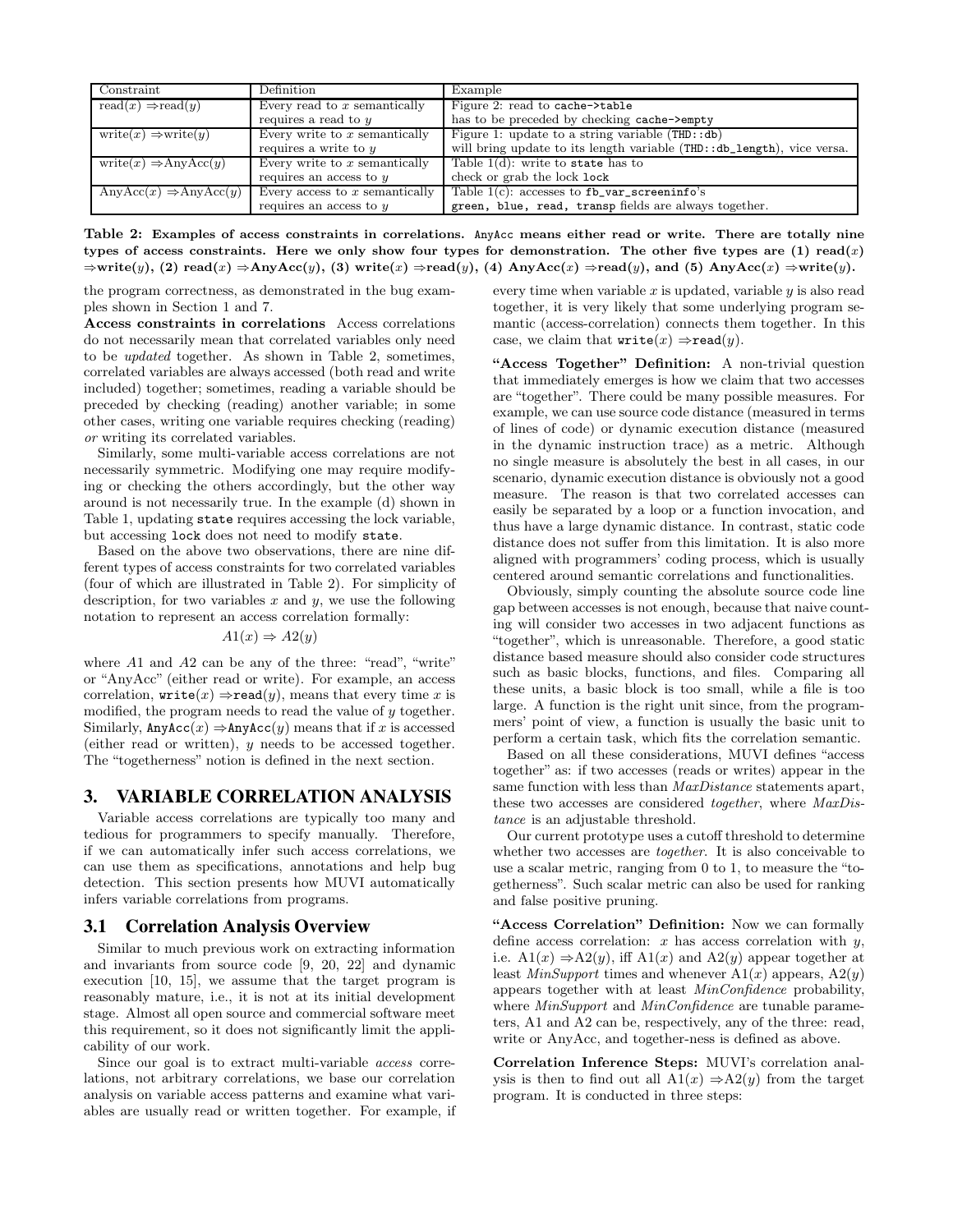(1) Access Information Collection: MUVI parses the source code and collects each function's variable access information, including the set of variables accessed within each function, the access types and locations in source code. The information is stored in an Acc\_Set database.

(2) Access Pattern Analysis: MUVI uses a frequent pattern mining technique to process the Acc\_Set database and finds out all the variable sets that frequently appear together. This step produces a pool of variable access correlation candidates.

(3) Correlation generation, pruning and ranking: The last step starts from the correlation candidates produced at step 2. It uses the detailed information stored in Acc\_Set to generate, prune and rank different types of correlations.

#### **3.2 Access Information Collection**

MUVI conducts flow-insensitive and inter-procedural static analysis to collect variable access information from every functions. In other words, the goal of this step is to compute the Acc\_Set for each function in the program. To achieve this goal, MUVI needs to address several issues:

(1) which variables are we interested in? Theoretically, all variables could be involved in some correlation relationships. However, correlations involving structure/class fields and global variables are usually more common and more important than those short-lived correlations involving only scalar local variables. Therefore, MUVI considers two types of variables: global variables and structure fields (regardless of which object instance the field is associated with), represented by structure/class-name::field-name(e.g. THD::db). These structures can be globally defined, locally defined or dynamically allocated. For simplicity of description, we refer to both global variables and structure fields as "variables" in the remainder of the paper.

(2) what detailed access information do we need? For each variable access, we need the following detailed information to conduct further analysis: access type (read or write) for classifying different types of correlations; source code position (file name and line number) for measuring the "togetherness" of two accesses; whether an access is from a function itself or its callee functions for pruning purposes.

(3) how to handle function calls? A function can access a variable directly (referred to as a direct access) or via its callees (referred to as an indirect access). The Acc\_Set of a function should include both direct and indirect accesses. Otherwise, some access correlations would be missed, especially in cases when a variable is read or written inside some utility functions, such as get() or put(), for the purpose of encapsulation. To achieve this, MUVI first builds a call graph of the target program and then traverses the call graph bottom up starting from the leaf nodes. All direct accesses made in a function are added to this function's Acc\_Set. If function  $F$  calls function  $f_1$ ,  $f_1$ 's *direct* accesses are also added to  $F$ 's Acc\_Set (as shown in Figure 3), but we do not propagate  $f_1$ 's accesses any further along the call chain, i.e. not to  $F$ 's callers. The rationale is that, if two accesses are several functions apart in the call chain, the chance that they are correlated is small (otherwise it is difficult for programmers to maintain the code). Therefore, if we propagate  $f1$ 's direct accesses too many levels upward, we can easily introduce many false correlations. As a future work, we can make this scheme more flexible: allow propagations across



Figure 3: Acc\_Set collection for an example call graph

many levels of function calls, but use higher weights for more direct accesses and lower weights for less direct ones.

For a direct access  $a$  in a function  $f_1$ , its source code position is the line number where this access is made. However, when this access is propagated to  $f_1$ 's caller  $F$ , the access's source code position in  $F$ 's Acc\_Set is the source line where  $F$  calls  $f_1$  so that  $F$ 's direct accesses are still relatively close to this access a.

Issues and Extensions The above algorithm used in our current access information collection is context-insensitive, i.e., it does not consider the caller's effect during the analysis of Acc\_Set. To be context-sensitive, we will need a parameterized Acc\_Set summary for each function, so that different call sites of a function will get different Acc\_Set instantiations.

Since MUVI relies on source code parsing, we cannot get information regarding accesses made inside a library whose source code is unavailable. For those common and important library calls (e.g. strlen, strcpy, memset), we can manually specify their Acc\_Sets, i.e. the access type of a library call to its parameters in a similar way to previous work [41]. We can also extend our analysis to extract correlations from binary code, which remains as our future work.

Since MUVI analyzes access correlations for fields in structures (regardless the object instance), pointer aliasing of structure objects does not affect our analysis. For global variables, pointer aliasing could affect the accuracy, but our empirical results suggest that its effect is insignificant.

# **3.3 Access Pattern Analysis**

The goal of this step is to identify variables that are accessed in the same function (i.e., appear in the same Acc\_Set) for more than a threshold number of times. For each set of variables that satisfies this property, we refer to it as an access pattern. Note that a pattern is not an access correlation. Instead, it may imply a set of candidate access correlations of different types, such as  $\text{read}(x) \Rightarrow \text{read}(y)$ , read $(x) \Rightarrow$ write $(y)$ , etc.

Given the Acc\_Set of each function, different approaches can be used to extract such access patterns. One solution is to count the number of  $Acc$ -Sets containing both  $x$  and y for every pair of variables  $(x, y)$ . Although this solution is relatively simple, it cannot scale to large programs with millions of lines of code, such as Linux. Moreover, it would be hard to extend this algorithm to consider access correlations that involve more than two variables such as  $write(x)$ & write $(y) \Rightarrow$ read $(z)$ .

Since access correlations involving more than two variables do exist in real-world programs (e.g., Table 1(c) and more examples in Section 7.4), we do not use the above method. Instead, we leverage a well-studied data mining technique: frequent itemset mining [13]. Frequent itemset mining examines a database where each entry is an itemset,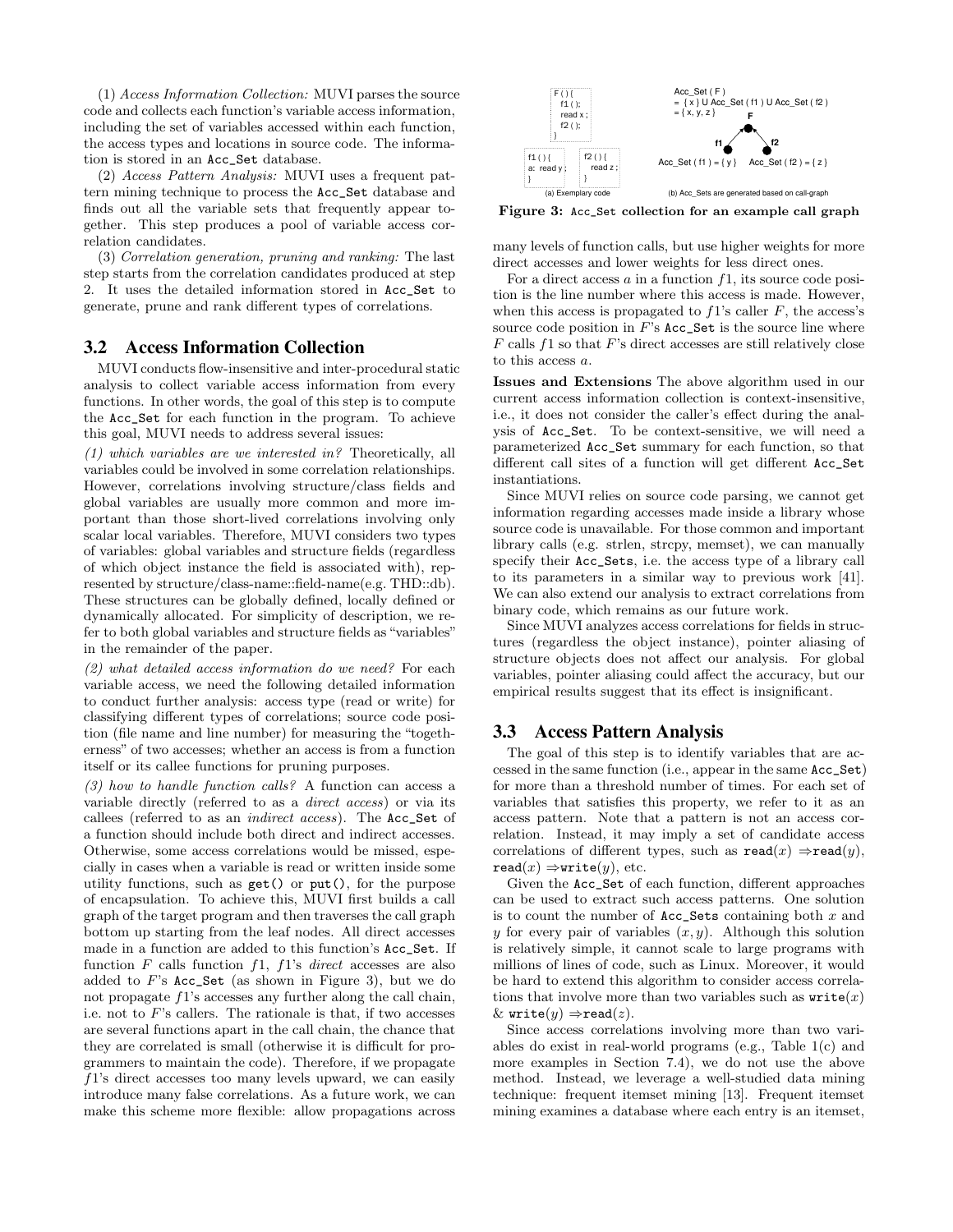i.e. a set of items, and tries to efficiently discover which subitemsets (subsets of an itemset) are frequent, i.e. contained in more than a threshold (called MinSupport) number of database entries. For example, in an itemset database D,

$$
\mathbb{D} = \{\{w, y, z\}, \{v, w, y, z\}, \{w, x, y\}\},\
$$

if MinSupport=3, the mining result will show that itemsets  ${w}$ ,  ${y}$ ,  ${w, y}$  are frequent. If *MinSupport*=2, itemsets  ${w}$ ,  ${y}$ ,  ${z}$ ,  ${w, y}$ ,  ${w, z}$ ,  ${y, z}$ ,  ${w, y, z}$  are frequent.

The specific frequent itemset mining algorithm used in MUVI is called FPclose [13]. It is one of the most efficient frequent itemset mining algorithms. Due to space limit, we do not present the details of the FPclose algorithm here.

We apply FPclose to our Acc\_Set database, consisting of the Acc\_Sets of all functions from the target program. The FPclose algorithm outputs the frequent sub-itemsets, i.e., access patterns—sets of variables that are accessed (regardless of their access types) in more than MinSupport number of functions. For example, at the threshold MinSupport  $= 10$ , MySQL's variable pair {THD::db, THD::db\_length} (Figure 1) is included in our candidate list, because they appear together in 39 functions. On the other hand, the non-correlated variable examples shown in Table  $1(g)(h)$  in the previous section will not be selected as candidates, since they are accessed in only a few functions together.

## **3.4 Correlation Generation and Pruning**

In this final step, MUVI takes the access patterns to generate correlations, prune false positives and rank the results. Basically, given a pattern such as  $(x, y)$ , it may indicate a total of 18 correlations in the form  $A1(x) \Rightarrow A2(y)$  or  $A1(y)$  $\Rightarrow$ A2(x), where A1 and A2 can be read, write, or Any-Acc. For each of the above possibilities, MUVI determines whether the access correlation holds by mainly considering two basic metrics, support and confidence, plus some other considerations.

- Support. Given a correlation C:  $A1(x) \Rightarrow A2(y)$ , its support, denoted as  $support(C)$ , is the number of functions in which  $A1(x)$  and  $A2(x)$  are together (based on the definition of togetherness in Section 3.1). Such a function is called a supporter of this correlation. If a correlation candidate has fewer than MinSupport number of supporters, it is pruned out.
- Confidence. The confidence of a correlation  $C: A1(x)$  $\Rightarrow$  A2(y) measures the conditional probability that, given  $A1(x)$ 's presence in a function,  $A2(y)$  is performed nearby in the same function. It is calculated via support( $\bf{C}$ ) / support( $A1(x)$ ), where support( $A1(x)$ ) is the number of functions that perform  $A1(x)$ . Obviously, even if a correlation candidate has many supporters, a low confidence would make the correlation not trustworthy. Therefore, MUVI uses a threshold MinConfidence to prune out correlation candidates with too low confidence.
- Other considerations. In addition to the above two metrics, we also differentiate direct function supporters from indirect function supporters to improve the accuracy of correlation analysis. The former directly access variables involved in the correlation, while the latter access the involved variables via their callee functions. Clearly, direct supporters carry more weight than indirect supporters. Due to this concern, MUVI counts the number of direct supporters and prunes out correlation candidates with lower than a threshold  $MinDirectSupport$  number of

direct supporters. It is also conceivable to give different weights to direct and indirect supporters when counting the support and confidence. Furthermore, we also prune out false correlations caused by popular variables, such as stdout and stderr. These variables are accessed in many functions, and therefore can easily be falsely inferred as correlating to many other variables. To address this problem, we prune out correlations that involve variables that appear in more than a threshold number of functions.

Ranking Large software will have a long list of correlations. In order to help programmers prioritize their efforts, MUVI ranks the correlation results based on support and confidence. Specifically, when the support is large enough, indicating that its confidence is statistically reliable, we rank the correlations based on their confidence; if the support is not large enough, we rank the correlations based on support.

Parameter setting Setting above threshold parameters needs to consider the tradeoffs between false positives and false negatives. Our default parameter setting (section 6) should provide a good initial balance point for most applications as shown in our experiments on four applications (Section 7). Users can start with the default setting and tune it based on their empirical experience. If users have concerns with the false positive number, they can increase the threshold parameters, such as MinConfidence and Min-Support. If users can tolerate more false positives, they can decrease the parameters to get more inference results.

Parameter setting also depends on the targeting program properties and how users plan to use the inferred correlation. For example, small applications can use relatively small Min-Support. If we want to use the correlations as strict requirements and report all violations to them as bugs, we would better be conservative and pick large parameters. If we only use the correlations as hints to help with bug detection, such as in the case of the multi-variable concurrency bug detection in Section 5, we can be more aggressive and choose relatively small parameter values.

# **4. INCONSISTENT UPDATE BUG**

As discussed in Introduction, violating access correlations can lead to two types of bugs, inconsistent update bugs and multi-variable concurrency bugs. This section presents how MUVI detects the first type of bugs, and the next section will explain how MUVI detects the second type.

What is an inconsistent update? Inconsistent update bugs are caused by violations to write ⇒AnyAcc access correlations. That is, sometimes, the programmer updates one variable, but forgets to update or check its correlated variable. As a result, the memory states of the correlated variables become inconsistent. Such mistakes can be easily made by programmers due to careless programming or miscommunication (as demonstrated by many bugs detected by MUVI in the latest version of Linux, Mozilla, etc). We do not consider violations to access correlations that start with a read access, because read does not directly change memory state and usually does not cause severe damages by itself.

How to detect? Based on MUVI 's correlation analysis results, the basic algorithm of detecting inconsistent updates is now straightforward. For any write $(x) \Rightarrow \text{AnyAcc}(y)$  correlation, we examine the violations to it. All the functions that only update  $x$  without accessing  $y$  are treated as inconsistent update bug candidates.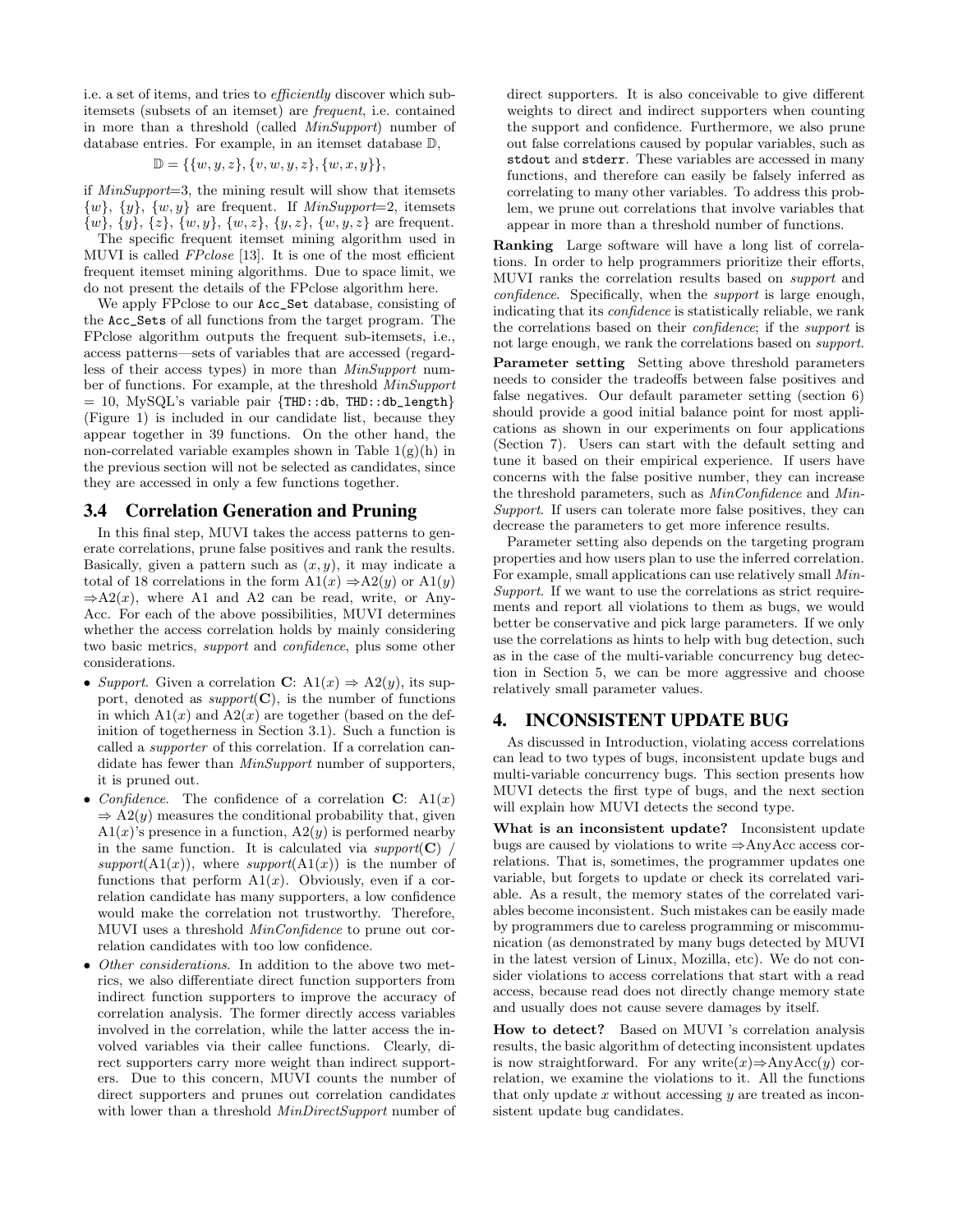Ranking and pruning We first prune out likely false bug candidates based on caller–callee consideration. Given a bug candidate function  $F$ , which misses the access to  $y$ , if  $y$  is accessed in F's caller or callee functions, it is unlikely to be a bug. In our current prototype, MUVI checks two-level caller and callee functions. Of course, we can examine more levels, but our empirical results with several large software find it unnecessary.

After pruning, we rank the remaining bug candidates based on the following considerations:

(1) Violations to the strong write  $\Rightarrow$  write correlations are ranked at the top. Intuitively, write ⇒write provides the most rigorous consistency requirements. If an update to  $y$  is "required" after each update to  $x$ , the violation, which neither updates nor checks  $y$ , is most likely to cause memory state inconsistency.

(2) The more violations a correlation has, the lower rank it gets. Similar to previous rule inference work [20, 22], if there are too many violations to a correlation, it is unlikely for those violations to be all bugs. The rationale is that in mature software, programmers are less likely to introduce many bugs with the exact same root cause.

(3) The more trustworthy a correlation is, the more likely a violation to it is a bug. After the previous two steps, we rank the remaining violations based on the ranks of the corresponding correlations.

As an example, Linux function velocity\_receive \_frame violates the access correlation described in Table 1(a), write (net\_device\_stats::rx\_packets) ⇒write (net\_device\_stats ::rx\_bytes). Since it is the only violation to a highly ranked write⇒write correlation, it is ranked number 1 in our bug report, and it has been confirmed as a true bug by the Linux developers.

Discussion Of course, MUVI inconsistent update bug detection cannot solve all the multi-variable inconsistency problem. Since MUVI only considers access types (read or write) and not specific variable values, both false positives and false negatives could occur due to special variable values.

It is possible that when x is assigned a certain value, the update to y is unnecessary. For example, in MySQL, SHOW\_VAR::type describes the type of data stored in SHOW\_VAR ::value. Usually, they are updated together. However, when type is assigned to be UNDEF, there is no need to update or check value. It is also possible that although two correlated variables are updated together, the values assigned to them are inconsistent. Both are out of the scope of our approaches and can potentially be solved by combining value invariant techniques such as DIDUCE [15] and DAIKON [10] with our variable correlation analysis.

# **5. MULTI-VARIABLE CONCURRENCY BUG**

Concurrent execution is another major source of multivariable access inconsistency. This section first briefly describes the existing concurrency bug detection techniques and then discusses how to extend them to detect multivariable concurrency bugs.

# **5.1 Background**

Data Race Data-race is the best studied type of concurrency bugs. It occurs when two accesses, at least one of which is a write, from different threads to one shared variable (called conflict accesses) are not synchronized [35]. As discussed in the Introduction, previous race detectors focus on concurrent accesses to each single variable and miss synchronization problems among multiple correlated variables. In the following, we briefly describe the two classic race detection algorithms: the lock-set algorithm [7, 8, 35, 43] and the happens-before algorithm [6, 30, 32]; and we will demonstrate how to extend them in the next subsection.

The lock-set algorithm reports a data race bug when it finds that there is no common lock held during accesses to a shared memory location. To perform such a check, the algorithm maintains the set of locks currently held by each thread (called the thread Lock Set), and the set of locks that have been used to protect each variable so far (called the Candidate Set). A candidate set is initialized as all possible locks, and updated upon every access to the corresponding variable by intersecting with the thread lock set. A data race is detected when the candidate set is empty. In our study, we extend an existing dynamic implementation (by open source developers) of this algorithm in Valgrind [29].

The happens-before algorithm [6] detects data-race bugs by comparing the logic timestamps of accesses from different threads to the same shared variable. If the timestamps do not indicate a happens-before order among these accesses, a race is reported. Here the logic timestamp is calculated based on thread interaction and synchronization. In our study, the basic happens-before algorithm is implemented using a binary instrumentation tool, PIN [26].

#### **5.2 Multi-Variable Race Detection**

Multi-variable concurrency bugs cannot be solved by single variable race detection. As shown in the real bug examples shown in Figure 2 and later in Figure 7, multi-variable concurrency bugs could occur when there is no race or only benign races on each single variable.

The basic idea of multi-variable extension to previous race detectors is to, for any pair of conflicting accesses to the same variable, in addition to examining their locksets or their order, we also examine if either access has correlated accesses, and if their correlated accesses share the same lock or are also ordered with respect to the conflicting accesses.

#### *5.2.1 Multi-Variable Extensions to Lock-Set*

Following the above basic idea, the multi-variable extension to the lock-set algorithm, referred to as lock-set<sub>MV</sub>, is as follows. For every pair of accesses,  $A1(x)$  and  $A2(x)$  (one is a write), from different threads to the same shared variable x, we check if they are protected by at least one common lock (the basic lock-set algorithm), and also check if any correlated access  $A3(y)$ , of  $A1(x)$  or  $A2(x)$ , is also protected by a common lock with  $A1(x)$  and  $A2(x)$ , as shown in Figure 4.

Note that we require only correlated accesses, instead of all accesses, to  $x$  and  $y$  to be protected by a common lock with their conflicting accesses. For example, if  $x$  and  $y$  only have a write-write correlation, then only those write accesses to  $x$  and  $y$  that appear together are checked.

An implementation challenge is that the access correlations are inferred from source code in the format of (global) variable names and structure/class field names, while the Valgrind lockset implementation works at binary code level. Translation is therefore required to bridge this gap. For global variables, we get their memory addresses from the compiler and feed them to lock-set<sub>MV</sub> prior to the detection run. For shared structure/class-objects, their dynamic allocation and deallocation raise extra challenges. In order to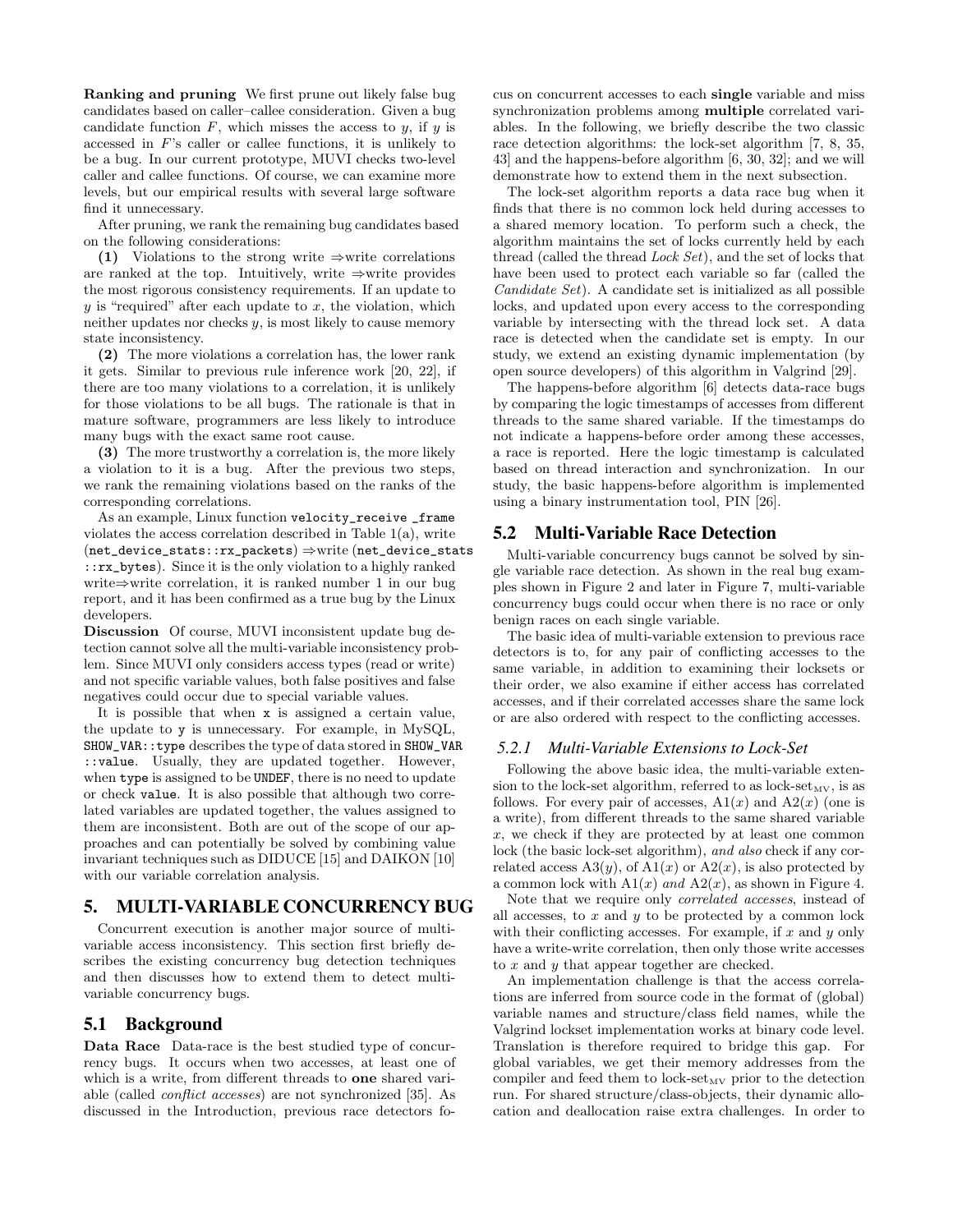

Figure 4: Multi-variable extension to the lock-set algorithm

dynamically update the mapping from structure/class fields to memory locations for lock-set<sub>MV</sub>, we use source-to-source code translation to wrap malloc-like and free-like functions with structure type information. Lock-set<sub>MV</sub> dynamically intercepts these wrappers to get the correlation information.

#### *5.2.2 Multi-Variable Extensions to Happens-before*

Extending the happens-before algorithm to consider variable correlations is quite similar with our extension to the lock-set algorithm. The logic timestamp calculation for each memory access is the same as that in the traditional happensbefore algorithm. The difference is that happens-before<sub>MV</sub> will compare the logic timestamp between not only accesses to the same memory location but also correlated accesses. If the timestamp comparison shows no happens-before relation with the above accesses, meaning that they can happen in arbitrary orders, happens-before<sub>MV</sub> reports a bug.

## **5.3 Extensions to Other Detectors**

Even though we only implemented and evaluated the multivariable extensions to lock-set and happens-before, it is straightforward to follow the same idea to extend other concurrency bug detectors.

Extending other race detection tools Extending other dynamic race detectors, in particular those hybrid ones such as RaceTrack [43], is straightforward, since they combine the lock-set and happens-before algorithms. Extending static race checkers such as RacerX [8] and Chord [28] is even easier, since MUVI 's correlation information is collected from source code, and thus is much easier to feed to static checkers than to dynamic ones.

Extending atomicity violation detection Atomicity violation is another type of important concurrency bugs. It occurs when certain code region's programmer-intended atomicity, also called serializability  $^2$ , is not maintained during execution.

An important and challenging problem in atomicity violation detection is to infer which code regions are intended to be atomic. Existing solutions rely on either manual annotation [11, 27, 36] or inference based on single-variable-centric access patterns [25, 40].

The access correlations extracted by MUVI can serve for atomicity violation detection well. An access correlation essentially indicates that the correlated accesses need to be done atomically. Taking the concurrency bug in Figure 2 as an example, correlation write(cache->empty) ⇒write(cache ->table) indicates that the writes to the two variables need to be atomic. The violation to this atomicity is exactly the root cause for that real bug from Mozilla.

The multi-variable atomicity information above can well complement existing tools like AVIO [25] and SVD [40]. These tools infer atomic regions based on 'code unit' composed of two consecutive accesses from one thread to one shared variable or read-write data dependency, respectively. Both of them would miss above atomic region composed of accesses to cache->empty and cache->table, where two different variables with no data-dependency are involved. In the following, we demonstrate how to extend AVIO to take advantage of the MUVI access correlation information.

| Case1 |                                      | Case 2                                                          | Case 3 | Case 4 |  |  |
|-------|--------------------------------------|-----------------------------------------------------------------|--------|--------|--|--|
|       |                                      | Thread1 Thread2 Thread1 Thread2 Thread1 Thread2 Thread1 Thread2 |        |        |  |  |
|       | A1(x)                                | A1(x)                                                           | A4(y)  | A3(x)  |  |  |
|       | A3(x)                                | A4(y)                                                           | A1(x)  | A1(x)  |  |  |
|       | A4(y)                                | A3(x)                                                           | A3(x)  | A4(y)  |  |  |
|       | A2(v)                                | A2(v)                                                           | A2(y)  | A2(v)  |  |  |
|       | Serializable (atomic) if and only if | Serializable                                                    |        |        |  |  |
|       | accesses to x or y are pure read     | (Atomic)                                                        |        |        |  |  |

Figure 5: Serializability of two variable access interleaving. The atomicity of above code regions composed of two accesses from one thread to correlated variables  $\boldsymbol{x}$ and y is violated if interleaving follows case 1–3 with at least one write to both  $x$  and  $y$ .

The first step of our extension is straightforward: MUVI can extend AVIO's code-unit by including accesses, which have correlations among each other. Afterward, the challenge is to decide the atomicity (serializability) of concurrent accesses to two variables. This is much more complicated than the single-variable case in the original AVIO, because multiple variables create many more possible access interleaving combinations. Due to the space limit, we omit the serializability analysis details and simply list the atomicity condition results based on our analysis of 64 different access interleaving combinations in Figure 5.

# **6. EVALUATION METHODOLOGY**

Evaluated Applications We have evaluated MUVI correlation analysis and inconsistent update bug detection using the latest versions of four applications: Linux (drivers), Mozilla , MySQL, and PostgreSQL as listed in Table 3.

| Application                       | Version | LOC  | Description             |
|-----------------------------------|---------|------|-------------------------|
| Linux (drivers)                   | 2.6.20  | 3.6M | <b>Operating System</b> |
| Mozilla-Firefox                   | 2.0.0.1 | 3.4M | Web browser             |
| MvSQL                             | 5.2.0   | 1.9M | Database Server         |
| Post <sub>gre</sub> <sub>QL</sub> | 8.2.3   | 832K | Database Server         |

Table 3: Applications (latest versions) used in MUVI correlation analysis and inconsistency bug detection.

In order to evaluate MUVI 's multi-variable concurrency bug detection capability, we use five known real-world  $3$ bugs from Mozilla and MySQL, as shown in Table 4. Platform All of our experiments are conducted on a machine with a 2.4GHz Pentium processor, 512 KB L2 cache, 1GB of memory, running Linux 2.4.20 as the OS. We extend the EDG [14] compiler front-end for static code analysis.

Parameter setting and sensitivity analysis The default parameters in MUVI variable access correlation analysis are set as follows: MinSupport is 10, MinDirectSupport is 5, MinConfidence is 0.8, and MaxDistance is 10 lines of

 $2A$  property for several concurrently executed actions, when their data manipulation effect is equivalent to that of a serial execution of them.

<sup>3</sup>Since the race detectors are dynamic, we need to reproduce the bug during the execution to examine whether the detectors can catch them. But interestingly, we also found four new *multi-variable concurrency bugs* that have never been reported before.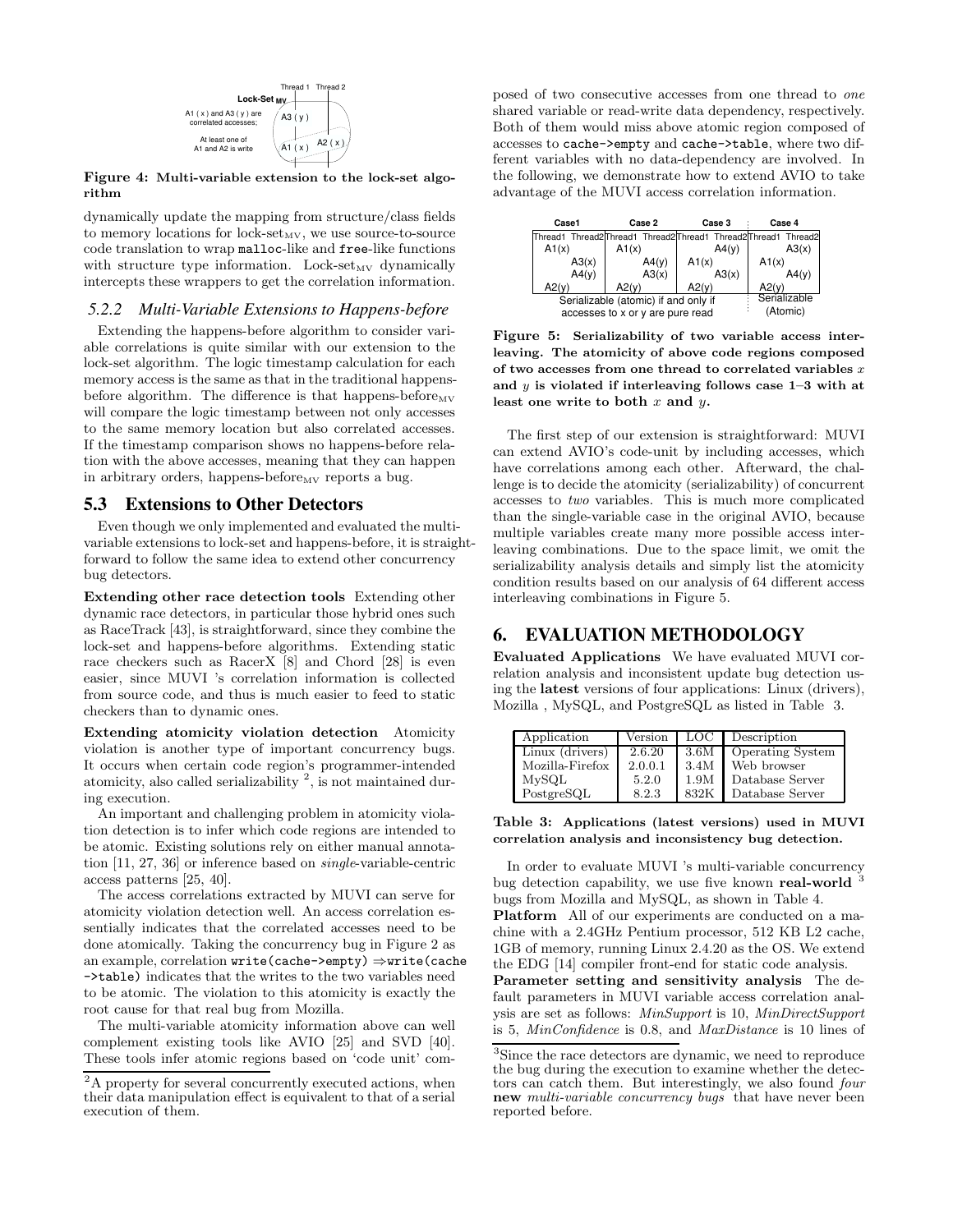| BugId   | App.     | Description                                             |
|---------|----------|---------------------------------------------------------|
| $Moz-$  | Mozilla- | Wrong-ordered concurrent updates                        |
| js1     | suite    | make empty table's <i>empty</i> flag false,             |
|         | v0.9     | leads to system crash (Figure 1)                        |
| Moz-    |          | Mozilla- Wrong-ordered read/write to gcPoke             |
| js2     | suite    | flag leads to reading wrong liveAtoms;                  |
|         | v0.8     | makes garbage collection failure                        |
| $Moz-$  |          | Mozilla- Wrong-ordered concurrent updates make          |
| imap    |          | Thunder-URL-in-progress flag true, but URL              |
|         |          | -bird v1.7 string NULL; system crash                    |
| MySQL   |          | MySQL- Un-atomic read to log-file's name and            |
| $-\log$ | v4.0.16  | log-file are interleaved by remote                      |
|         |          | thread switching file; log-file failure                 |
| MvSQL   |          | MySQL- Un-atomic table deletion and logging are         |
| -blog   |          | v3.23.56 interleaved by remote thread's table insertion |
|         |          | and logging; security problem (Figure 8)                |

Table 4: Concurrency bugs tested with lock-set<sub>MV</sub> and happens-before $_{\text{MV}}$ . It does not include the four new multi-variable concurrency bugs detected by our tools– one of them is shown on Figure  $2(d)$ ; another will be shown in the next section.

code. We choose these values based on our sensitivity analysis. In the next section, we show the parameter sensitivity study for two critical parameters, MinSupport and MinConfidence. We fix all other parameters using the default settings and change the targeting parameter (MinSupport or MinConfidence) to measure the accuracy of inferred access correlations. We will also conduct experiments to discuss how the parameter setting would affect the bug detection results and discuss the effect of our function call handling.

Accuracy measurement In our evaluation, we separately measure the accuracy (false positives and false negatives) of our variable access correlation analysis, inconsistent update bug detection and multi-variable concurrency bug detection.

# **7. EXPERIMENTAL RESULTS**

### **7.1 Variable Access Correlation Analysis**

Table 5 shows the variable access correlation analysis results. As we can see, variable access correlations are very common in real applications: totally 6449 access correlations (include only AnyAcc⇒AnyAcc) are inferred, with 5954 variables and 1467 structures involved. The analysis is efficient. For 3–4 million lines of code as Linux kernel has, it takes MUVI only 3 hours to infer 3353 access correlations.

To evaluate the accuracy of the correlations inferred by MUVI, it is too time-consuming to examine all 6449 correlations. Therefore, we take an approach similar to previous work [21] by randomly sampling 100 correlations from each application and manually verifying whether they are true. The results show that the false positive rate is reasonably low, around 17% on average.

| App.       | $\#\text{Access}$                          |      | $\#$ Involved $\#$ Involved %False |         | Analysis            |
|------------|--------------------------------------------|------|------------------------------------|---------|---------------------|
|            | Correlations Variables Structures Positive |      |                                    |         | Time                |
| Linux      | 3353                                       | 3038 | 587                                | 19%     | 175m2s              |
| Mozilla    | 1431                                       | 1380 | 394                                | 16%     | 157m40s             |
| MySQL      | 726                                        | 703  | 209                                | 13%     | 19m25s              |
| PostgreSQL | 939                                        | 833  | 277                                | 15%     | 98m23s              |
| Total      | 6449                                       | 5954 | 1467                               | $17\%*$ | 450 <sub>m30s</sub> |

Table 5: Variable correlations inferred by MUVI. The correlations presented here include only AnyAcc⇒AnyAcc and the other types are presented in Table 8. \* The false positive here means the average false positive rate.

The above results indicate that MUVI can efficiently and reasonably accurately infer access correlations, which can be stored in a database as a specification for reference by programmers or leveraged by other tools such as AutoLocker [27], DAIKON [10] and Colorama [4].

False positives of access correlation inference MUVI still has around 17% false correlations. They come from two major sources. (1) Macro and inlined functions are replicated by the compiler pre-processor and result in redundant supporters. Pruning these supporters requires special treatment of these macros and inlined functions. (2) In a few cases, variables are just coincidentally accessed together for many times, but there is no real correlation between them. This is especially true for some variables that get most of their support from read together. It is possible to prune out some of them by giving more weight to write-write patterns.

False negatives of access correlation inference Similar to previous work, MUVI is definitely not a panacea. It will miss variable access correlations in following cases:  $(1)$ true correlation with low supports. This is a common problem for almost all statistics based techniques [9, 22]. To solve this problem, we might need to look for other sources of correlation evidence. (2) conditional correlation. Some access correlations might only exist within certain program state (an example, Figure 8, will be discussed in Section 7.3). Current MUVI prototype can not distinguish program contexts and phases, and would miss such correlations.

# **7.2 Inconsistent Update Bug Detection**

Overall Table 6 shows the inconsistent update bugs detected by MUVI. Out of the MUVI inconsistent update bug reports, we manually examined the top 100 ones, and identified 39 true bugs (17 of them have been confirmed by the corresponding open source developers). All of these bugs are new bugs in the latest versions of Linux, MySQL, Mozilla, and PostgreSQL. Almost all of the detected bugs are semantic bugs, and therefore cannot be detected by existing tools such as memory bug detection tools.

In addition to the two examples shown in Figure 1 in Introduction, here we show three more examples of recently confirmed bugs detected by MUVI in Figure 6.

Bad programming practices Besides true bugs, there are quite a few violations that are bad programming practices that do not cause problems now but can easily introduce bugs later. For example, in PostgreSQL, pointer PGconn::inStart points to the starting point of a message, pointer PGconn::inCursor is used as a cursor pointing to a position inside a message during the message reading. In one function, the current message is discarded and therefore PGconn::inStart is moved to the next message, but

| App.               | $\#\mathrm{MUVI}\#\mathrm{New}$ |      | #New                   | #Bad              | #False |         | False pos.     |      |
|--------------------|---------------------------------|------|------------------------|-------------------|--------|---------|----------------|------|
|                    | Bug                             | Bugs | <b>Bugs</b>            | program-Positives |        | sources |                |      |
|                    |                                 |      | Report Found Confirmed | ming              |        |         |                | I S3 |
| Linux              | 40                              | 22   | 12                     | 5                 | 13     | 6       | З              |      |
| Mozilla            | 30                              |      |                        | 8                 | 15     | 8       |                |      |
| M <sub>Y</sub> SQL | 20                              | 9    | 5                      | 3                 |        | 5       | $\overline{2}$ |      |
| PgSQL              | 10                              |      |                        |                   |        | 5       | $\Box$         |      |
| Total              | 100                             | 39   | 17                     | 20                |        | 24      |                |      |

Table 6: Inconsistent update bugs detected by MUVI. #New bugs confirmed means that the bugs are already confirmed by the corresponding developers after we reported these errors. "S1" stands for semantic exception, "S2" for wrong correlation, and "S3" for no future read.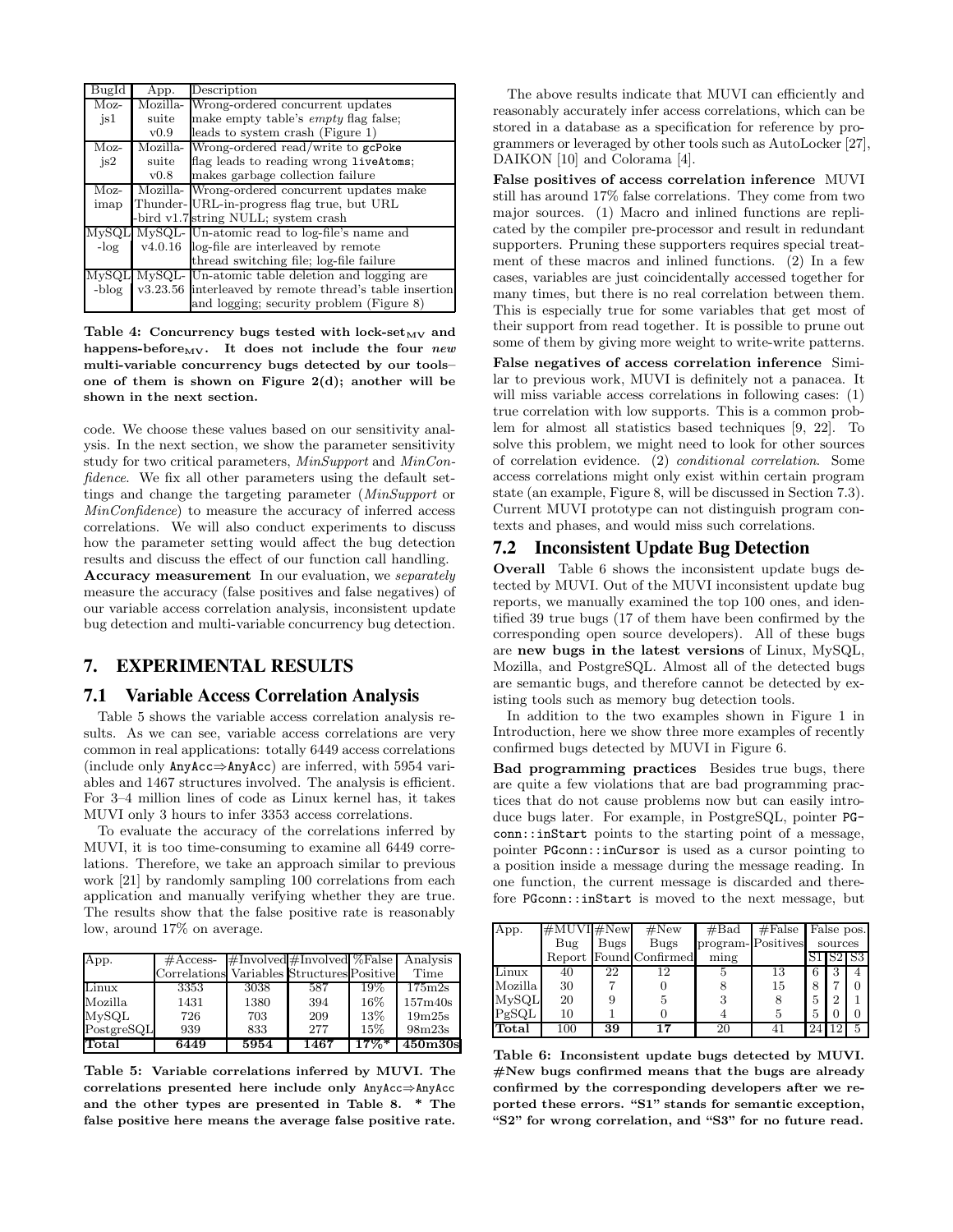

Figure 6: Examples of new inconsistent update bugs detected by MUVI in the latest version of Linux. They have recently been confirmed by the developers.

PGconn::inCursor is not changed, still pointing inside the discarded message. Fortunately, in all other places in the program, the use of inCursor is always preceded by a checking of inStart, therefore such dangerous inconsistent update does not lead to a bug. However, future code revision may easily introduce a bug as a programmer may assume that these variables are always consistent. Therefore, such cases reported by MUVI can help programmers to clean up the code and improve the software quality.

False positives of inconsistent update bug detection Although MUVI has pruned some false alarms using interprocedural analysis and confidence filtering, there are still some false positives caused by the following reasons (the breakdowns are also shown on Table 6):

(1) Semantic exceptional cases. Even if the correlations are correct, they can still be violated in cases of special semantic requirements. For example, in Mozilla, nsHTMLReflowMetrics::height and nsHTMLReflowMetrics::width denote the height and width of an HTML object. They are always read and updated together. However, in function AdjustForCollapsingCols, since only col(umns) are collapsed, the program only updates width, but not height.

(2) Wrong correlations. All of the correlations inferred by MUVI are directly fed to bug detection, so wrong correlations result in around one third of the bug false positives.

(3) No future reads. It does not cause problems when a function modifies a variable without accessing the correlated peers if there is no future read to that variable. However, such an assumption about no future read needs to be carefully maintained. Therefore, such false positives can be treated as warnings as they are still helpful to programmers.

Among the above three sources of false positives, it is the easiest to solve the issue (3). False positives caused by it can be pruned by some compiler analysis, such as liveness analysis. Pruning false positives caused by issue (2) requires improving the accuracy of access correlation inference as discussed earlier. The issue (1) contributes the most to the false positives in our experiments. Solving this issue requires automatic inference of special program semantics, which is very challenging and remains as our future work.

| Bug                                                                                                          | $Lock-set_{MV}$                                     |                |          | $Happens\text{-}before_{MV}$          |      |          |  |  |
|--------------------------------------------------------------------------------------------------------------|-----------------------------------------------------|----------------|----------|---------------------------------------|------|----------|--|--|
|                                                                                                              |                                                     |                |          | Detect False   Over-   Detect   False |      | Over-    |  |  |
|                                                                                                              | Bug?                                                | Pos.           | $head*$  | Bug?                                  | Pos. | $head*$  |  |  |
| $Moz-js1$                                                                                                    |                                                     |                | 39.9%    |                                       |      | $21.2\%$ |  |  |
| $Moz-$ is $2$                                                                                                |                                                     | $\overline{2}$ | 39.8%    |                                       | 5    | $1.0\%$  |  |  |
| Moz-imap                                                                                                     | Y                                                   | 0              | $13.2\%$ | Y                                     |      | $1.0\%$  |  |  |
| $MySQL-log$                                                                                                  | Y                                                   | 3              | $6.5\%$  |                                       |      | $5.0\%$  |  |  |
| MySQL-blog                                                                                                   | N                                                   |                | $5.9\%$  | N                                     |      | $3.2\%$  |  |  |
|                                                                                                              | Note: In addition to the above existing concurrency |                |          |                                       |      |          |  |  |
| bugs, we detected four <i>new</i> multi-variable concur-<br>rency bugs that have never been reported before. |                                                     |                |          |                                       |      |          |  |  |

Table 7: Dynamic multiple-variable concurrency bug detection results. (In detect-bug columns, 'Y' means correct root cause identified; 'N' means not identified. None of these five bugs' correct root causes can be identified without MUVI extension. The numbers of false positives are the additional static false positives introduced by our extensions (excluding those introduced by the original race detectors). \*: The overhead is the extra monitor-run overhead over the original race detectors.)

False negatives of inconsistent update bug detection The false negatives of MUVI inconsistent update bug detection would come from two main sources: (1) some true correlations are missed by MUVI access correlation analysis; (2) some true bugs might be ranked low in MUVI bug reports and are therefore missed by programmers. In our current prototype, this happens when there is relatively big number of violations or small number of supports. Part of this problem can be solved by better ranking algorithms, which we will study in the future.

# **7.3 Concurrency Bug Detection**

Overall Table 7 shows the evaluation results on five realworld multi-variable concurrency bugs. Both lock-set<sub>MV</sub> and happens-before<sub>MV</sub> can correctly identify the root causes of four tested multi-variable concurrency bugs. None of these tested bugs' true root causes, i.e. multi-variable concurrency bugs, can be identified by the original lock-set or happensbefore algorithms without MUVI's extensions.

Furthermore, MUVI also detects four new multi-variable concurrency bugs that have never been reported before. We have already shown an example in Figure 2(d). Figure 7 shows another new bug we find from Mozilla. In this bug, the function in thread 1 is invoked with lock protection, but the function in thread 2 is not. Actually, were not the correlation between table->entryCount and table->removedCount, the single-variable race between the two threads seemed benign. But with MUVI 's multi-variable extension, the race detectors correctly identify the problem: the consistency of the correlated accesses is broken by remote conflict accesses.

False positives of multi-variable concurrency bug detection MUVI extension also introduces a small number (0-6) of false positives. Since the original lock-set algorithm reports races more aggressively than happens-before, our extension introduces slightly more additional false positives to happens-before than to lock-set.

MUVI 's false positives come from two sources: wrong correlations and benign multi-variable races. Like benign single variable races, benign multi-variable races also exist due to special program semantics. Some of the benign multivariable races can be pruned by sophisticated atomicity violation analysis like what we did for  $AVIO_{MV}$  in section 5.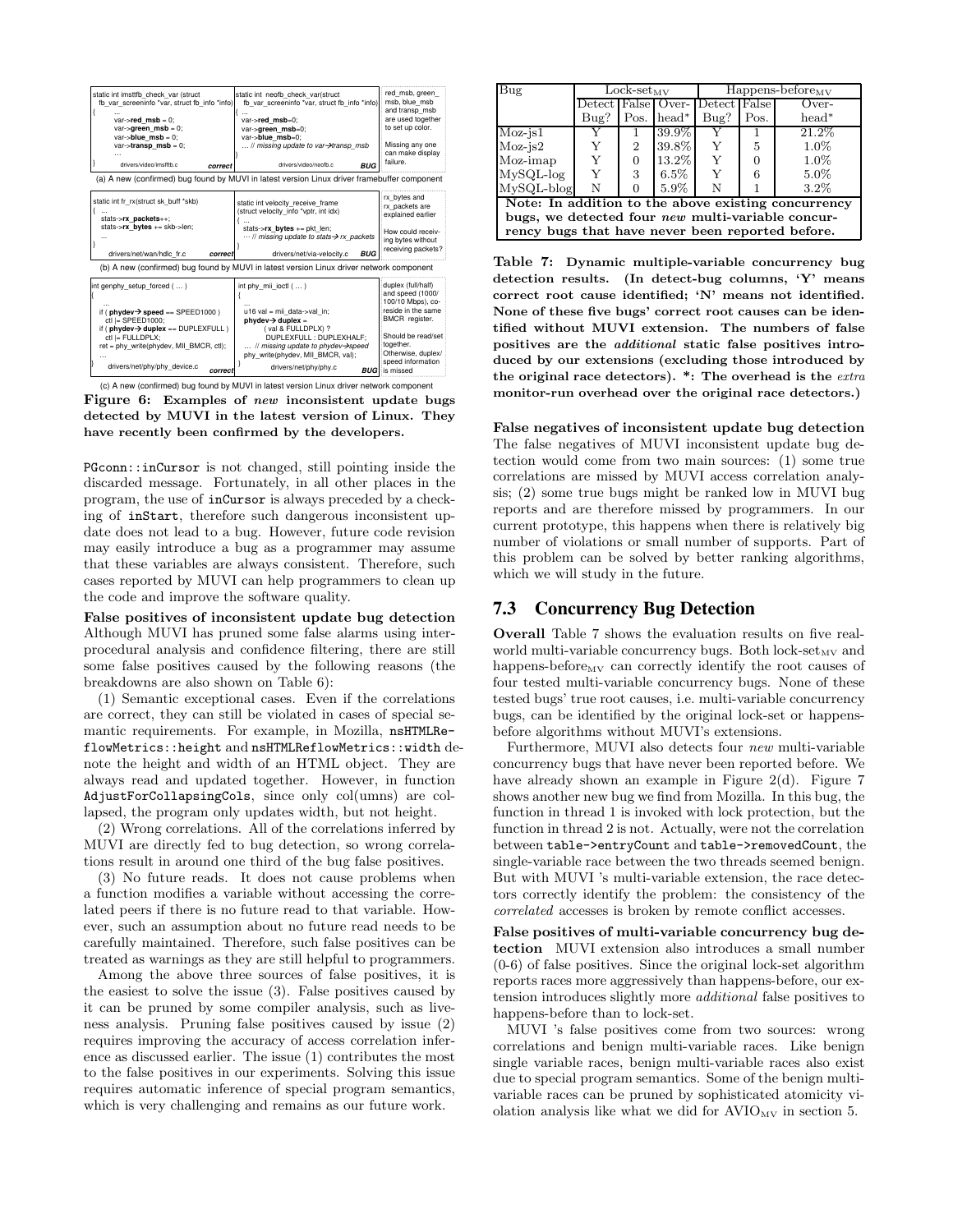

Figure 7: A new multi-variable concurrency bugs found by MUVI in Mozilla. Thread 2 interleaves thread 1's update to table->entryCount and table->removedCount and reads inconsistent values. As a result, the table may not be correctly shrunk. If only considering the race on each single variable, the programmer can easily get confused. However, benefiting from MUVI 's multi-variable extensions, the detectors can identify the correct root cause.



Figure 8: The false negative (bug MySQL-blog in Table 4) of Lock-set<sub>MV</sub> and Happens-before<sub>MV</sub>. The correlation between t→rows and binlog is conditional, and is therefore missed by MUVI. Specifically, t→rows can be accessed many times, and usually binlog need not be accessed together. Only when a request's processing is at the end and  $t \rightarrow rows$  is given a final value, does binlog need to be consistently modified.

False negatives of multi-variable concurrency bug detection MUVI extension misses one tested bug (bug MySQL-blog), as shown in Figure 8. The reason of this false negative is that MUVI can not detect the conditional correlation, which only holds within certain program contexts, associated with this bug. How to combine program contexts with variable correlations remains as future work.

Performance Our MUVI extension only adds a small percentage of extra overhead on the original race detectors: 5.9%-40% for lock-set; and 1%-21% for happens-before. Note that, due to the completely different implementations (one using Valgrind and the other using PIN), the extra overhead of lock-set<sub>MV</sub> and happens-before<sub>MV</sub> are incomparable. Since the original implementations already incur too large overheads (more than 10X) to be used in production runs, our additional overheads have no major impact.

## **7.4 Distribution of Variable Correlations**

How many correlated peers? Figure 9 shows the distribution of the variables with different numbers of correlated peers. The results from Linux and Mozilla show that most variables are only correlated with a small number of peers: around half of the variables are correlated with only one variable and around 20% are correlated with two variables.

This result indicates that access correlations do not exist between any two random variables. Even though most structures contain many fields, only those fields that have true semantic connections have access correlations.



Figure 9: Distribution of correlated variables with different number of peers in Linux and Mozilla. The results with the other two applications are similar.

How many correlations in each type? Table 8 shows the number of correlations in each type. Around half of the correlations are asymmetric and therefore we need to differentiate the direction in correlation analysis. Table 8 also shows other types of access correlations MUVI finds. The distribution shows that most of the correlations are either read together or written together. read ⇒write and write ⇒read are relatively rare. Variables with these two types of correlations usually also support read ⇒read or write ⇒write. This indicates that the correlated variables should be either used or updated consistently.

|                         | Svm. | Asvm. | rr   | rw  | wr  | ww   |
|-------------------------|------|-------|------|-----|-----|------|
| Linux                   | 1595 | 1758  | 1141 | 325 | 408 | 1113 |
| Mozilla                 | 651  | 780   | 697  | 151 | 237 | 341  |
| $_{\rm MySQL}$          | 316  | 410   | 339  | 61  | 81  | 161  |
| Post <sub>gr</sub> esQL | 586  | 353   | 365  | 112 | 131 | 269  |

Table 8: Direction and access types of correlations. (rr is read ⇒read, rw is read ⇒write, and so on. Due to the space limit, the remaining four types are not shown.)

# **7.5 Sensitivity Analysis**

In order to demonstrate how to choose parameters in MUVI, we perform a sensitivity study on  $MinConfidence$  and  $Min$ -Support. We only show the results of MySQL variable correlation inference in Figure 10. The other applications also share similar trends.



Figure 10: Parameter sensitivity (MySQL) (For each confidence or support threshold value, the false positive rates are measured by examining 10 randomly selected access correlation candidates with the specified confidence and support values).

Figure 10(a) shows how the false positive rate of MUVI variable correlation inference changes with different Min-Confidence (all other parameters are fixed as default values). The false positive rate dramatically decreases from higher than 50% to around 20% when the confidence reaches 80%. Therefore, we choose 0.8 as the default MinConfidence.

Figure 10(b) shows how the false positive rate of MUVI variable correlation inference changes with different Min-Support (all other parameters are fixed as default values). Similarly, we can see the dramatic change of false positive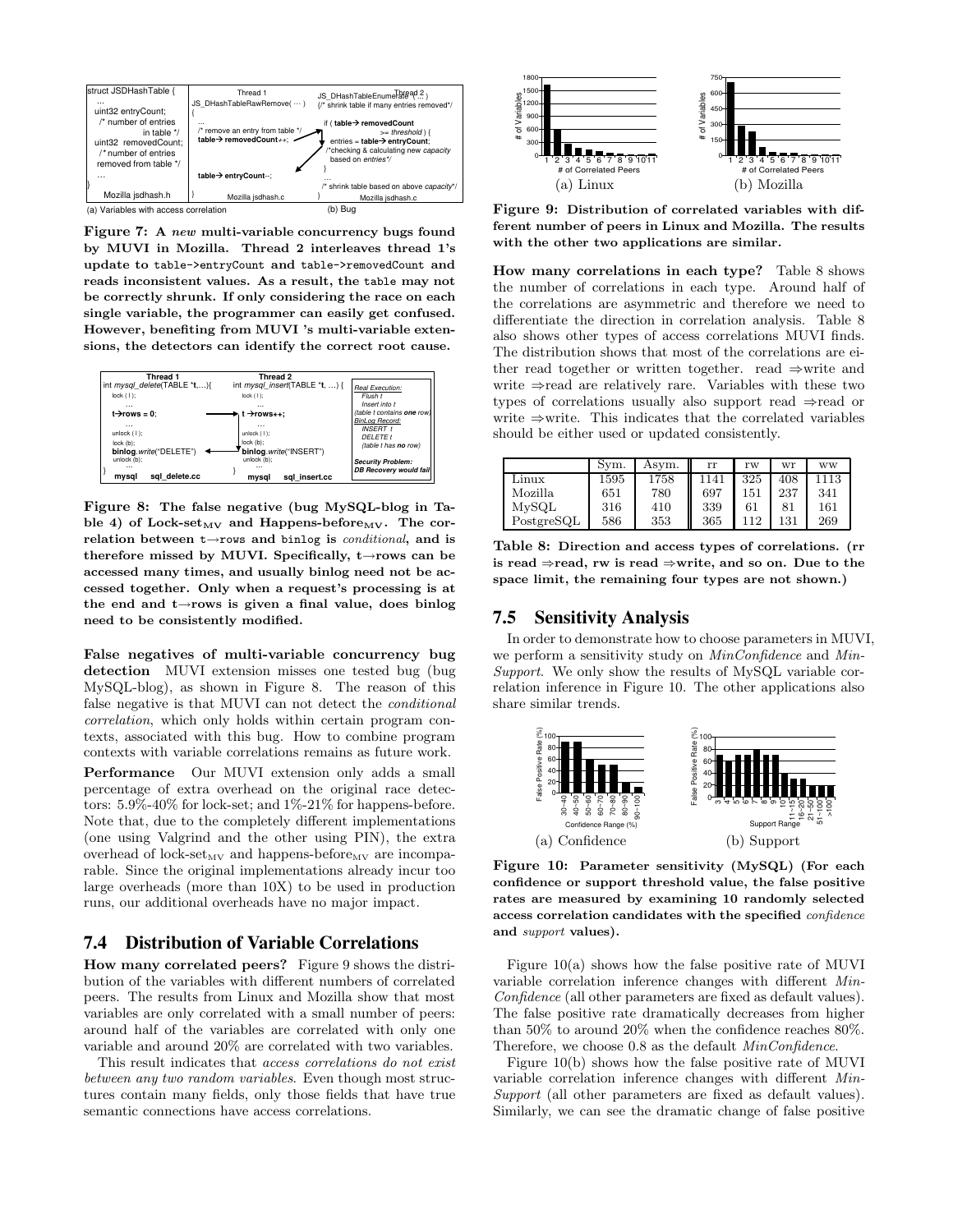rate around the support range of 10, and therefore we choose 10 as the default MinSupport.

Parameter setting also affects the bug detection results. Here, we show the results from MUVI inconsistent update bug detection on Linux and MySQL based on different MinDirectSupport for demonstration. Comparing against the bugs detected by MUVI under the default setting (*MinDirectSup*port=5), Figure 11 shows the number of bugs detected under different *MinDirectSupport* (all other parameters use default values). More bugs would be missed with larger MinDirect-Support. For example, with MinDirectSupport 30, only 1 (out of the total 22) Linux inconsistent update bug and 3 (out of the total 9) MySQL bugs can be detected.



MinDirectSupport Thresholds<br>Figure 11: The number of Linux and MySQL inconsistent update bugs that are detected at different MinDirect-Support (here we use the set of bugs detected by MUVI default setting as the baseline)

Apart from the parameter setting, other MUVI design also needs to consider the false positive–negative tradeoff. In our current prototype, not only direct accesses but also indirect accesses of one-level callee functions are considered in the Acc Set (Section 3.2). Although this design choice results in a few more false positives, it also allows us to extract more true correlations. Take MySQL variable correlation inference as an example. Our experiment shows that MUVI can infer 51 more true correlations<sup>4</sup> than the alternative design where only direct accesses are considered (all other settings are exactly the same), with a reasonable number (15) of additional false positives.

# **8. RELATED WORK**

Inferring specifications from programs Many studies have been conducted on automatically extracting specifications from programs [1, 2, 20, 22, 38, 39, 42], but most of them focused on procedures and component interfaces instead of variable correlations. For example, Kremenek et al. [20] use probabilistic graph models to infer properties of a function such as ownership, allocator, deallocator, etc.

A study conducted by Engler et al. [9] shares the same high level idea with our work. But their work focuses on detecting inconsistency via logic reasoning: for example, some statement indicates that a pointer might be NULL (since it performs a check) but a subsequent statement assumes that this pointer must not be NULL (since it references the pointer directly)—so a conflict. It does not perform pattern analysis except for one type: "function A should be paired with function B". Some other recent studies have been conducted to extract invariants such as value invariants [10, 15] and failure-predicates [23].

Unlike above work, our work detects inconsistency via pattern analysis on multi-variable access correlations. In addition, we also detect multi-variable concurrency bugs and extract multi-variable correlations that can be used to annotate programs for other tools.

Code mining for patterns MUVI is also related to previous work that uses data-mining to detect software bugs. DynaMine [24] detects common function API usage patterns by mining software patches. CP-Miner [21] applies data mining to identify copy-pasted code and further detects copy-pasterelated wrong variable-name bugs. PR-Miner [22] also uses data mining techniques to find rules, specifically, frequent function call sequences from source code, and then detects bugs caused by missing or wrong function calls.

Similarly, MUVI also uses data mining to infer patterns of different types—multi-variable access correlations, and then detect completely different classes of software bugs—multivariable inconsistent updates and related concurrency bugs. Concurrency bug detection As discussed in earlier sections, much work has been done in detecting data races [5, 6, 8, 28, 30, 31, 32, 35, 37, 43] and atomicity violations [11, 25, 34, 40]. Almost all of them focus on single-variable data races or atomicity violations. Model checking is also widely used for concurrency bug detection [12, 17, 33]. Model checking tools first abstract the program state and then systematically explore the whole state space to disclose bugs. In order to shrink the state space, many model checking tools assume that accesses to different variables are independent of each other. Therefore, they will similarly miss multi-variable concurrency bugs.

As demonstrated in our extensions to lockset and happensbefore, MUVI can help previous concurrency bug detectors to detect multi-variable concurrency related bugs.

Techniques for easing concurrent programming Much work has been done to ease the implementation of concurrent programs. Recently, transactional memory [16, 18] is a widely-recognized approach along this direction. While it can significantly eliminate single-variable races, multivariable concurrency bugs can still occur. AutoLocker [27] proposes using compilers to add locks automatically. It assumes that programmers need to *manually* annotate correlated variables to use the same lock.

MUVI well complements the above work since it can automatically infer variable correlations and provide this information to the above tools.

# **9. CONCLUSIONS AND FUTURE WORK**

This paper proposes an innovative approach, MUVI, that combines source code analysis and data-mining techniques to automatically infer variable access correlations and detect related bugs. MUVI extracts 6449 access correlations from Linux, Mozilla, MySQL and PostgreSQL with high (83%) accuracy. Based on these correlations, MUVI detects 39 new bugs (17 already confirmed) from these applications. MUVI extensions to two representative existing race detectors (lock-set and happens-before) correctly identify the root causes of four tested real-world multi-variable concurrency bugs and also detect four new multi-variable concurrency bugs that have never been reported before.

Our results indicate that multi-variable access correlation is a common and important program semantic property in various real-world programs and their violations can cause important semantic bugs in operating system and server code. The access correlations inferred by MUVI can be used to automatically annotate programs for other tools such as AutoLocker [27] and Colorama [4].

<sup>4</sup>Based on our manual examination.